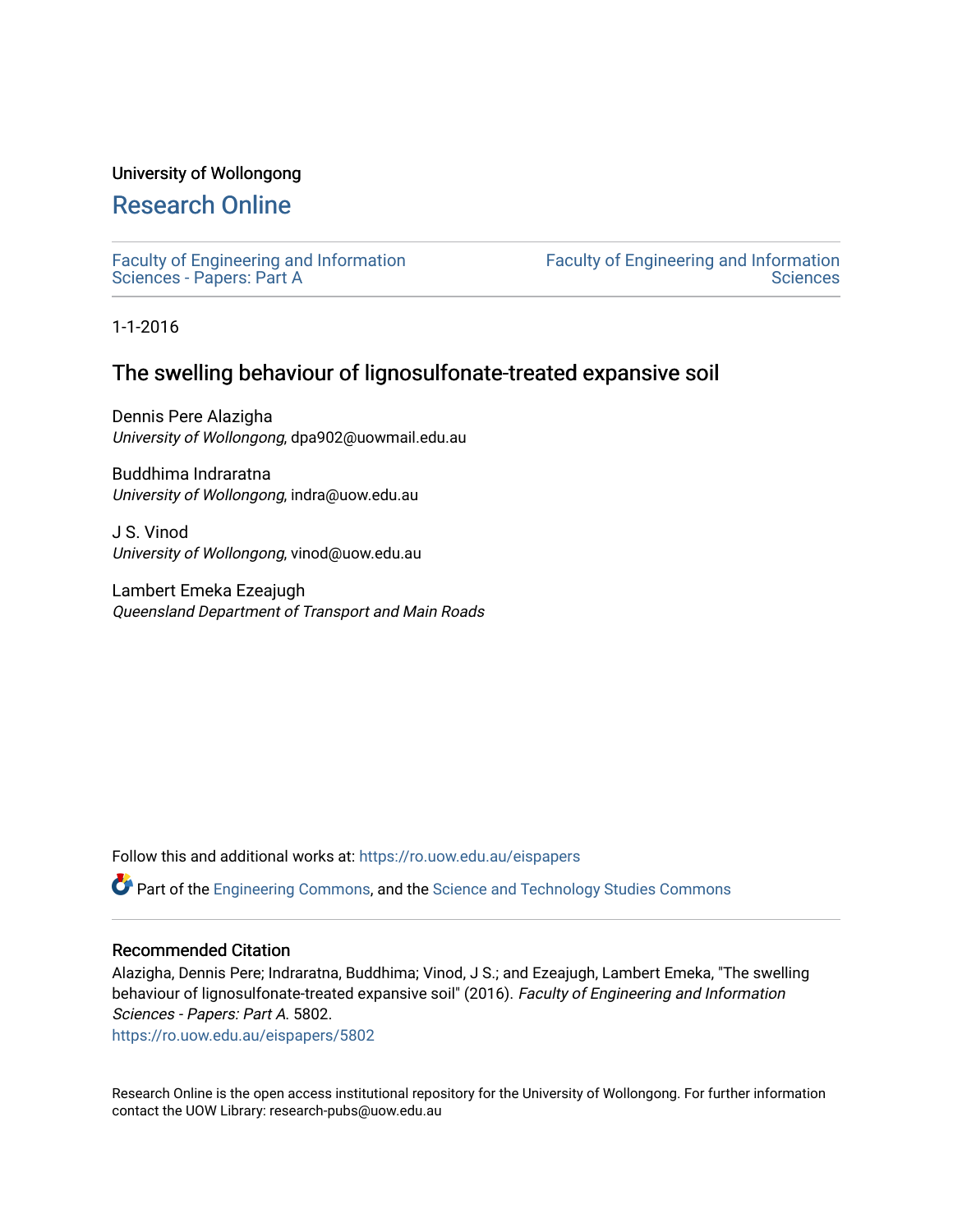# The swelling behaviour of lignosulfonate-treated expansive soil

# Abstract

This paper presents results regarding the potential of lignosulfonate (LS) to control the swelling of expansive soil. One-dimensional swell tests were performed on untreated and LS-treated remoulded samples of Australian expansive soil from the state of Queensland. The test results indicated that LS has significant influence on the swelling behaviour of this expansive soil. The results were compared with those of identical cement-treated soil samples, and it was found that LS could be a economical and environmentally friendly alternative to traditional alkaline additives. In addition, the behaviour of LStreated specimens during repeated freezing and thawing cycles was measured. The results indicated significant improvement in the percentage mass loss in LS-treated specimens compared with cementtreated specimens. The microstructural analysis of the untreated and the LS-treated samples showed soil surface area reduction in the treated specimens, which in turn reduced the affinity of the specimens towards moisture uptake, resulting in a reduction in the swell potential of the otherwise expansive soil. The use of LS as a novel non-traditional stabiliser for expansive soil appears to be a viable solution in view of the sustainable use of waste by-products and green construction.

# Keywords

lignosulfonate, treated, swelling, expansive, behaviour, soil

# **Disciplines**

Engineering | Science and Technology Studies

# Publication Details

ALAZIGHA, D., Indraratna, B., Vinod, J. S. & Ezeajugh, L. Emeka. (2016). The swelling behaviour of lignosulfonate-treated expansive soil. Proceedings of the Institution of Civil Engineers - Ground Improvement, 169 (3), 182-193.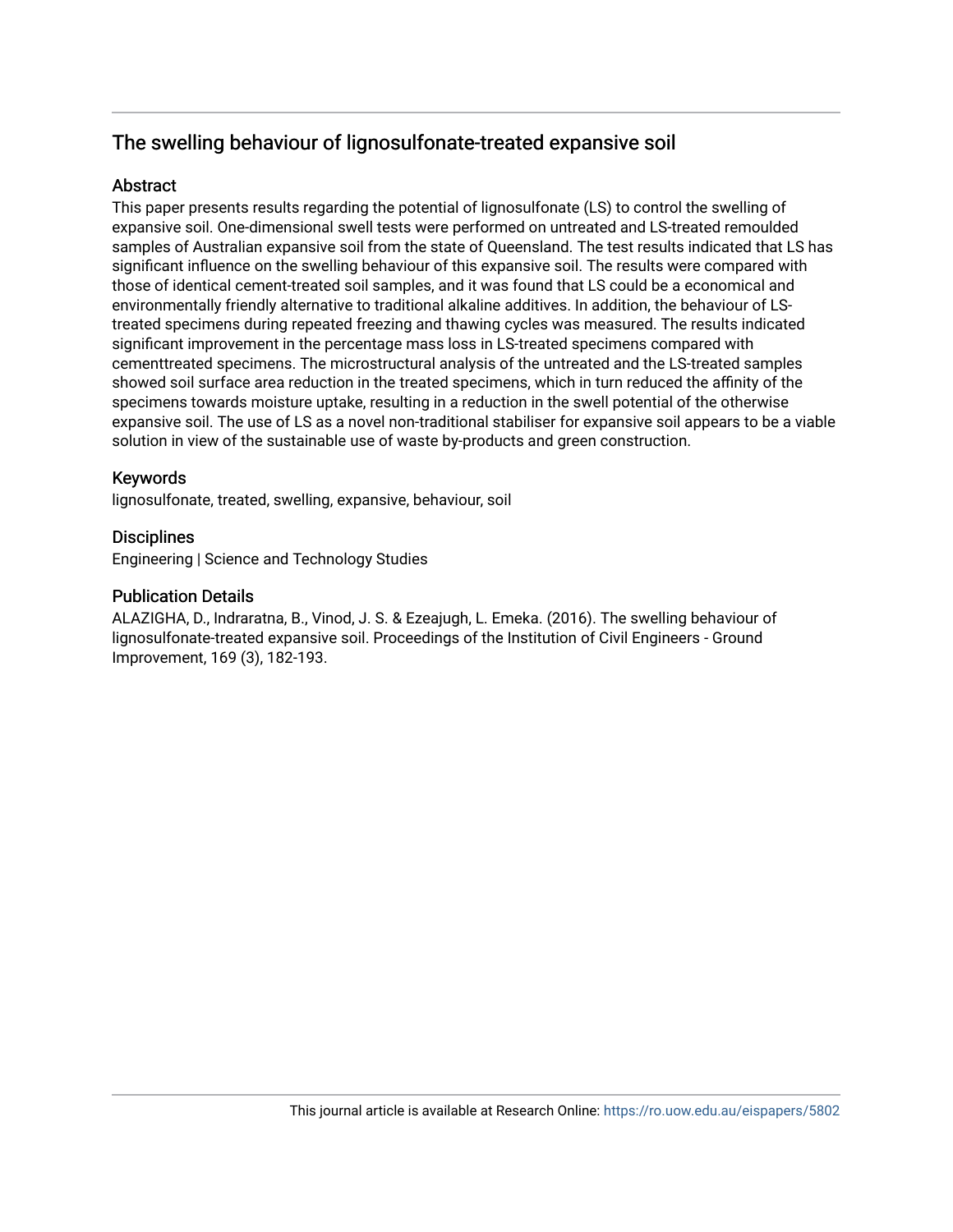# *The Swelling Behaviour of Lignosulfonate Treated Expansive Soil*

# **Dennis Pere Alazigha** (B.Eng, M.Eng, MSc)

PhD Student, Centre for Geomechanics and Railway Engineering,Faculty of Engineering and Information Sciences, University of Wollongong, Wollongong, NSW 2522, Australia

**Buddhima Indraratna** (PhD, FTSE, FIEAust, FASCE, FGS, FAusIMM, FIESL, DIC, CEng, CPEng)

Professor of Civil Engineering and Research Director, Centre for Geomechanics and Railway Engineering, Faculty of Engineering and Information Sciences, University of Wollongong, Wollongong, NSW 2522, Australia.

# **Jayan S. Vinod (**B.Tech, M.Tech. PhD**)**

Senior Lecturer, Centre for Geomechanics and Railway Engineering, Faculty of Engineering and Information Sciences, University of Wollongong, Wollongong, NSW 2522, Australia.

**Lambert Emeka Ezeajugh (**Ph.D, MIEAust, CPEng, RPEQ**)**

Principal Geotechnical Engineer, Queensland Department of Transport and Main Roads, Brisbane, Australia.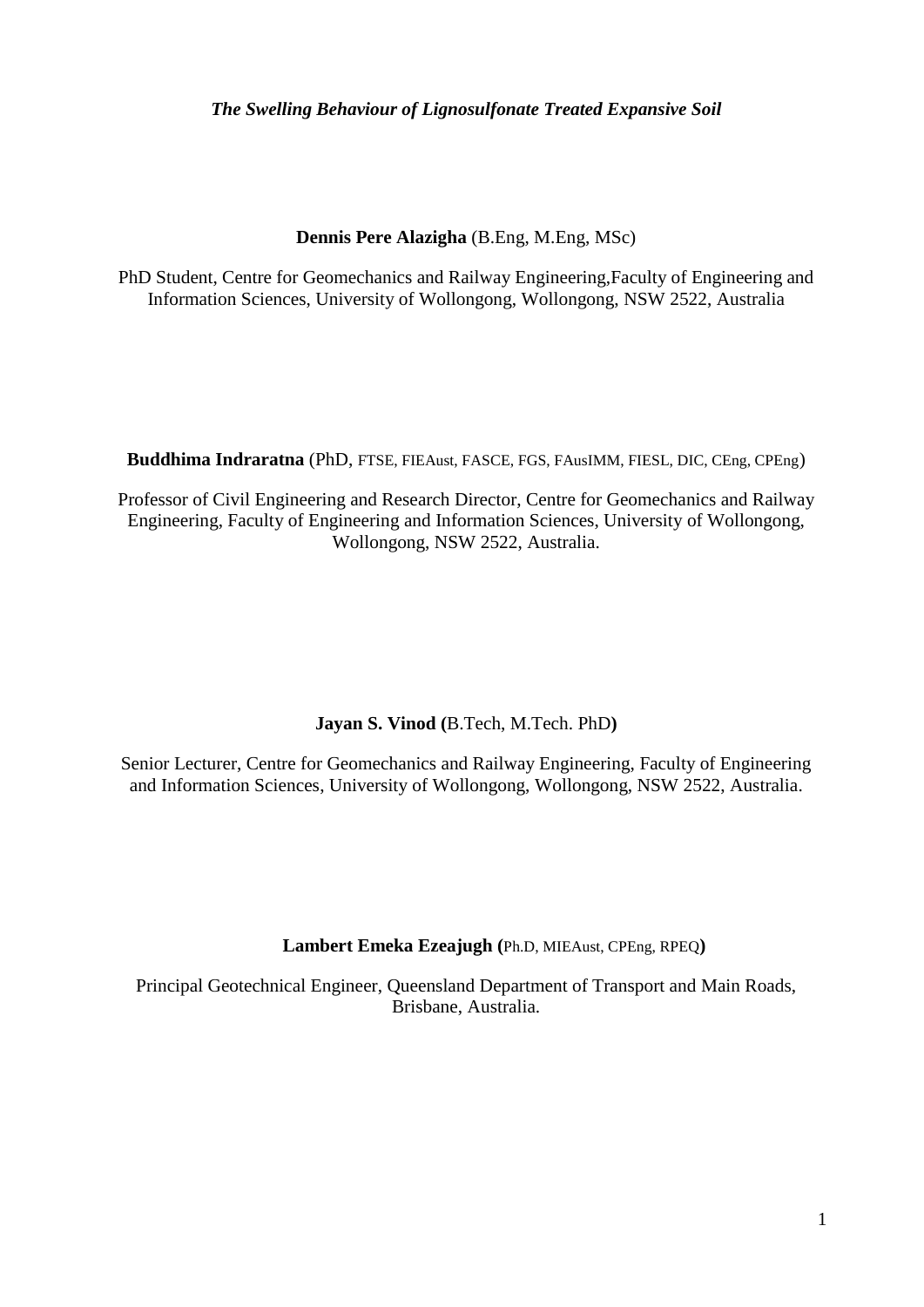## **Abstract**

This paper presents results on the potential of Lignosulfonate (LS) in controlling the swelling of expansive soils. One dimensional swell tests were performed on untreated and LS treated remoulded samples of an Australian expansive soil from the state of Queensland. Test results indicated that LS has significant influence in the swelling behaviour of this expansive soil. The results were compared with those of cement-treated identical soil samples, and it was found that LS could be a resourceful and environmental friendly alternative to traditional alkaline additives. In addition, the behaviour of LS treated specimens during repeated freezing and thawing cycles were measured. The results indicated significant improvement in percentage mass loss in LS treated specimens compared to cement treated specimens. The microstructural analysis of untreated and LS treated samples showed soil surface area reduction in treated specimens, which in-turn reduced the affinity of the specimens towards moisture uptake, thus the reduction in swell potential of the otherwise expansive soil. The use of LS as a novel nontraditional stabilizer for expansive soil appears to be a viable solution in view of sustainable use of waste by-products and green construction.

#### **List of notations**

| <b>SEM</b>    | scanning electron microscope        |  |
|---------------|-------------------------------------|--|
| <b>EDS</b>    | energy dispersive spectroscopy      |  |
| <b>FTIR</b>   | fourier transform infrared          |  |
| ${}^{1}H$ NMR | hydrogen nuclear magnetic resonance |  |
| <b>BET</b>    | Brunauer–Emmett–Teller analysis     |  |
| <b>XRD</b>    | x-ray diffractometer                |  |
| OMC           | optimum moisture content            |  |
| <b>MDUW</b>   | maximum dry unit weight             |  |
| LS            | lignosulfonate                      |  |

**Keywords:** Expansive soil, chemical stabilization, lignosulfonate, microstructure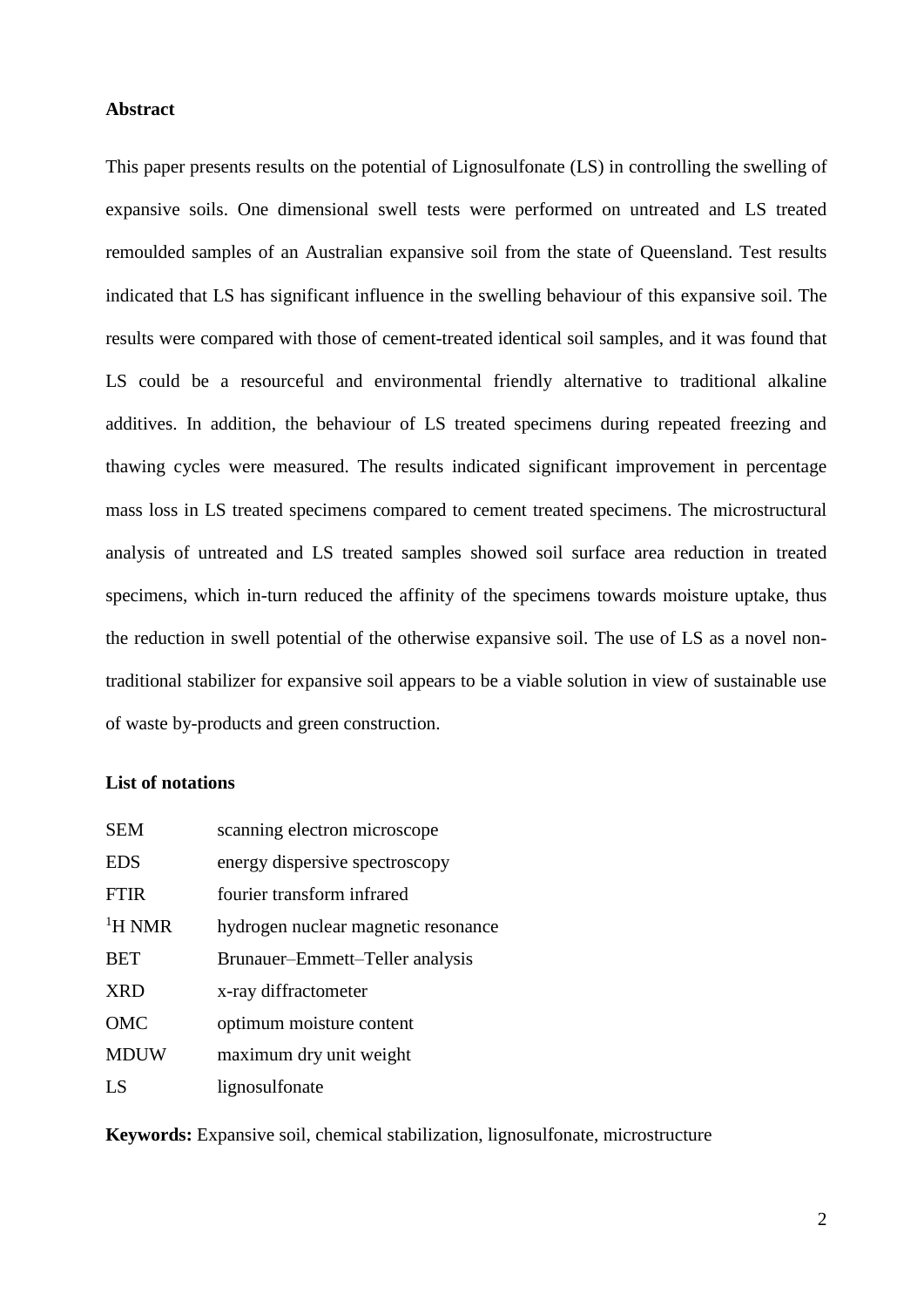#### **Introduction**

The threat posed to public safety and the potential for destruction of properties by expansive soils is growing rapidly. Worldwide, billions of dollars are budgeted in controlling the adverse effects of shrink – swell phenomenon of expansive soils (Jones and Jefferson, 2012). For example, in Australia, expansive soils cause several millions of dollars in damage to infrastructure annually (Richards, 1990).

In the past, researchers (Puppala et al., 1999; Cameron, 2006) have developed various techniques to minimise the adverse effects of expansive soils on infrastructures. Chemical stabilisation using traditional alkaline admixtures (e.g. cement and lime) is the most common technique adopted in controlling the shrink-swell behaviour of expansive soils. Traditional admixtures reduce shrink-swell potential and increase the workability of expansive soils. However, the use of these alkaline stabilizers may pose intrinsic environmental and occupational health/safety problems. For example, the pH of soil increases upon treatment, and this high pH could cause corrosion problems in buried utilities (Rao and Thyagaraj 2003). In addition, the use of these alkaline stabilizers presents adverse implications in terms of cost and emission of cancerous particulate matter, greenhouse gasses and consumes about 2% of global energy in their production processes (e.g. Boynton, 1980; Albino *et al.,* 2011).

At present, the use of industrial by-products (non-traditional) as alternative stabilizing agents has become increasingly popular (e.g. Puppala et al. 1999; Tingle and Santoni, 2003; Indraratna et al. 2010; Vinod et al. 2010; Athukorala et al 2013). Many of these non-traditional stabilizers have shown to require much less quantity for soil stabilization compared to traditional admixtures or superior durability properties and/or reduced curing time (Indraratna *et al.,* 2010; Harichane, 2011). Despite these research achievements, unfortunately, there exist no standard protocols to aid practitioners to identify non-traditional stabilizers that deliver enhanced performance and those that do not. From the above context, this study focuses on understanding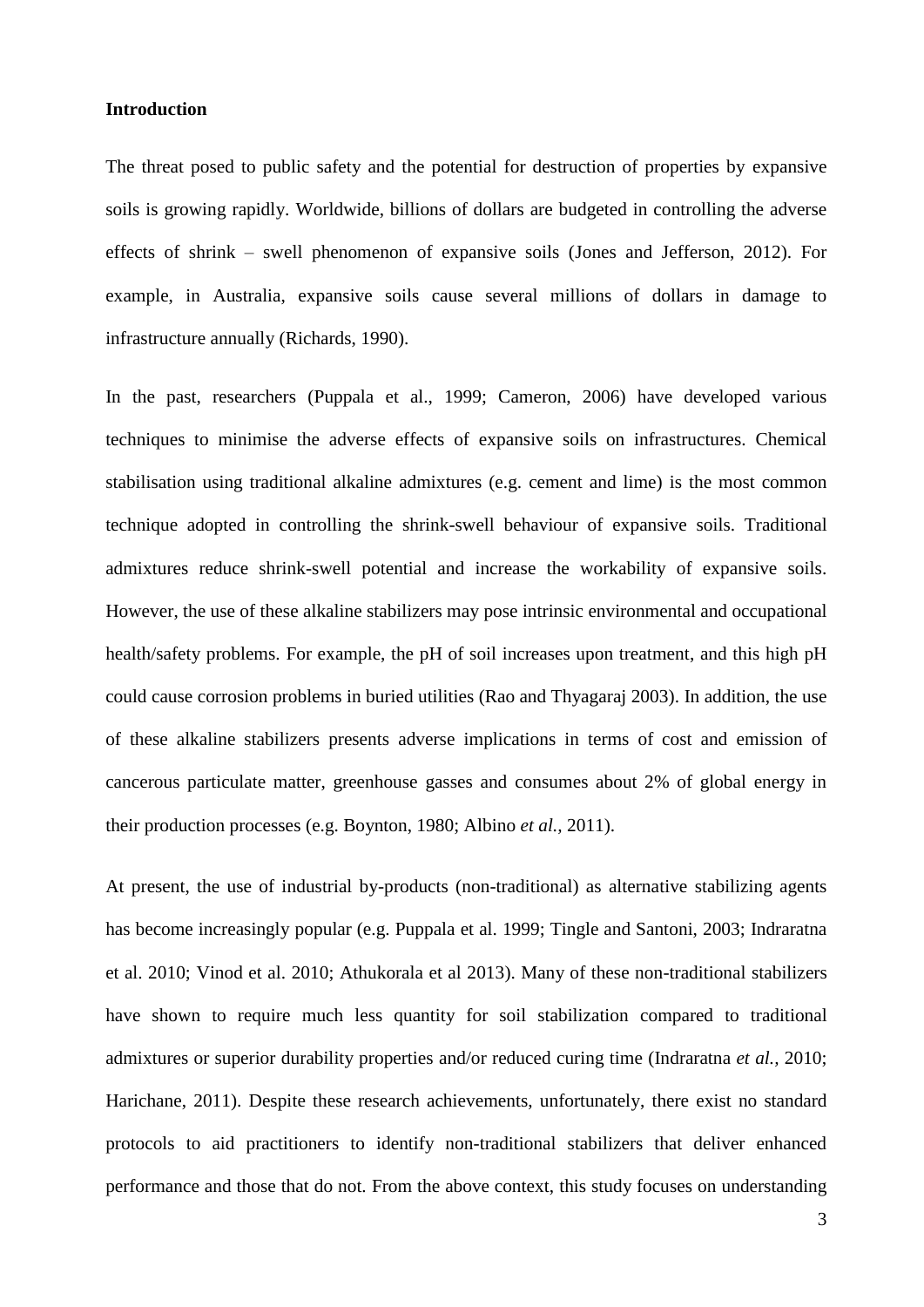the potential of a non-traditional admixture called LS in controlling the swelling of expansive soil.

LS is a by-product of the sulphite pulping process in paper manufacturing. It is a non-corrosive, non-toxic, and environmental friendly chemical. As the second most abundant natural polymer in the world (Thakur et al., 2014; Gandini and Belgacem, 2008), lignin based compounds have often tempted researchers to study their potential for use in novel applications. For instance, Athukorala et al., (2013) described a theoretical model to capture the rate of erosion of a silty sand based on the principle of conservation of energy. The proposed equation is based on the shear stress-strain characteristics, mean particle diameter, mean flow velocity, and the packing arrangement of particles. The model results were reported to be in agreement with experimental data. In the petroleum industry, LS has been used in the production of oil drilling muds. It is reported that the presence of LS reduced the viscosity of the mud thus, reducing the energy requirements needed for oil drilling (Orszulik, 2013). Indraratna *et al.* (2010) investigated the internal erosion behaviour of LS amended silty soil by varying the amount of LS and cement from 0.2 to 0.6% dry weight of soil. The LS amended soil reduced the coefficient of soil erosion and significantly increased the critical shear stress in comparison to soil treated with cement. Tingle and Santoni (2003) compared different traditional (e.g. cement and hydrated lime) and non-traditional admixtures including LS to evaluate the strength of low-and high- plasticity clay soils. The above study reported that LS provided excellent waterproofing for the expansive soils compared to the rest of the stabilizers. To the authors' knowledge, currently there is no information on the potential of LS in controlling the swell behaviour of expansive soils. This study intends to contribute to this research gap. Moreover, freezing and thawing tests were carried on LS treated soil to understand the durability of the treated soil for the potential application in temperate regions of the world.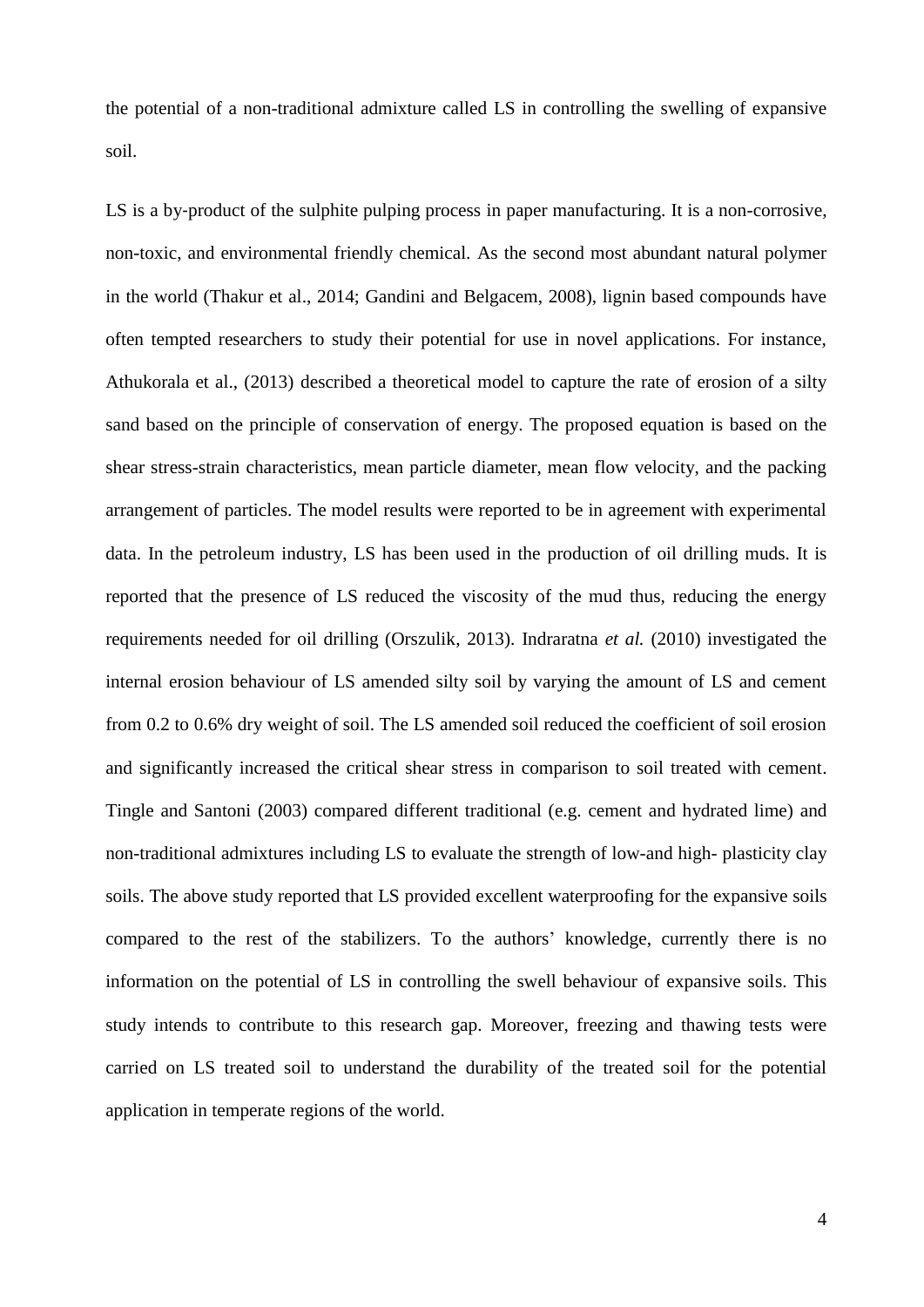The results of the study are complimented with microstructural analysis of untreated and LS treated samples using x-ray diffraction (XRD), scanning electron microscope (SEM) and Brunauer Emmett and Teller (BET) surface area analysis tests. LS was also examined using energy dispersive spectroscopy (EDS), fourier transform infrared (FTIR) spectroscopy, ultraviolet spectroscopy (UVS) and nuclear magnetic resonance (NMR) spectroscopy thus, a chemical structure for the otherwise proprietary chemical stabilizer (LS) is proposed.

## **Materials and specimen preparation/test methods**

The soil used in this study is a highly plastic expansive clayey soil which was obtained at  $25 -$ 70cm depth at Gunnedah (Queensland, Australia). The retrieved soil samples were placed in sealed plastic bags, and transported to the laboratory for preparation and testing. Extensive laboratory tests were carried out to classify the soil and the results (Table 1). This soil could be classified as expansive on the basis of its plasticity, percent swell, shrinkage limit and activity*.*  The high liquid limit  $(50\%)$  and high plasticity index (51%) support the typical characteristics of a montmorillonitic expansive soil (AS 1726-1993). The percent swell of approximately 6%, classifies this soil as "high" expansivity following the classification proposed by Seed et al. (1962) (i.e. percent swell  $= 5 - 25\%$  under 7kPa surcharge). The soil's shrinkage limit is 9% which agrees with the same class of expansiveness  $(7 - 12\%)$  (Holtz and Gibbs, 1956). Furthermore, the soil activity of 1.42 also supports the soil's expansiveness (Skempton, 1953).

The averaged elemental composition of the expansive soil as obtained from EDS technique is also shown in Table 1. The presence of Si, Al, Mg, Ca, Fe, and Na indicated the existence of montmorillonite minerals in the soil. XRD diffractograms analysis with *Siroquant* software showed that the soil contained a mixture of  $36.0\%$  clay of which montmorillonite =  $10.4\%$ , montmorillonite-illite mixed mineral =  $0.6\%$ , montmorillonite-chlorite mixed mineral =  $8.5\%$ ; illite content  $= 4.4\%$ ; kaolinite fraction is 12.7% and quartz  $= 25.3\%$  by percentage mass. This is consistent with the classification of "high" expansiveness based on the physical index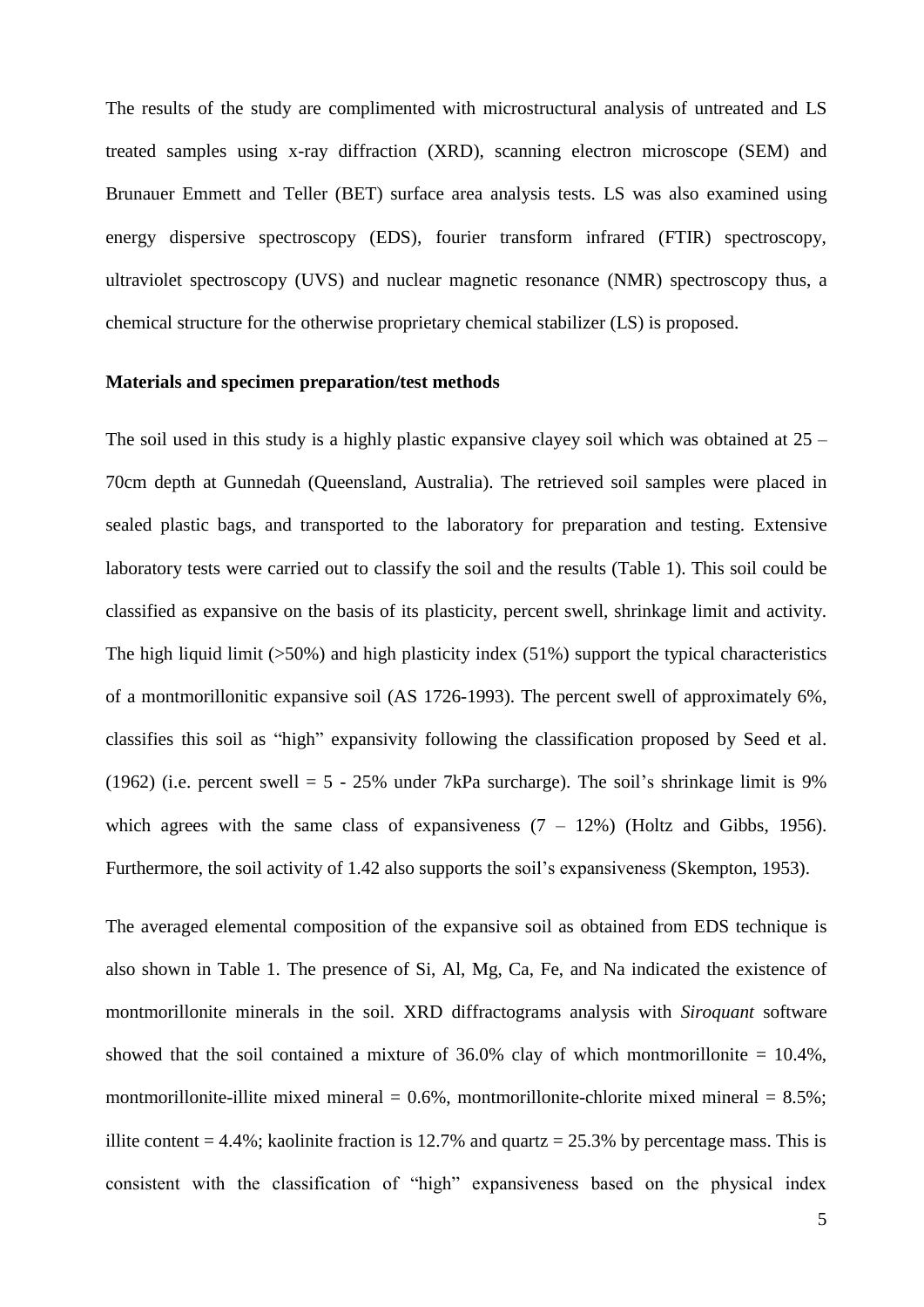properties. This is consistent with the classification of "high" expansiveness based on the physical index properties.

#### **Specimen preparation**

The clayey soil collected from the field was oven-dried at  $105^{\circ}$ C to constant mass, pulverized and sieved. The materials passing the 1.18mm sieve were collected as test soil. An aliquot of the dry soil was thoroughly hand-mixed with desired moisture content. The mix was then placed in sealed double plastic bags and allowed to mellow for 24hr to permit moisture and LS (for treated samples) equilibration prior to specimen preparation. Swell test specimens were statically compacted directly into consolidometer rings of diameter 50mm x 20mm height using a specially designed mould at a rate of 1mm/min to desired density. Freeze-thaw specimens were also compacted in similar manner into 115mm height x 105mm diameter mould to predetermined density. It should be noted that LS treated specimens were prepared in the same manner but with the addition of 2% LS by dry weight of soil. All compacted specimens were cured for 7 days prior to each test to allow for possible interaction between soil minerals, water, and, LS stabilizer. To compare the performance of LS in relation to traditional admixtures, additional but identical specimens were prepared with 2% cement admixture. Cement was selected because it induces lesser environmental impact compared to lime admixture and past research studies have shown that at reasonably low application rates (1 - 2% by weight) both lime and cement admixtures give comparable results (Chen 1988).

### **Swell and durability test methods**

The percent swell test for untreated and LS treated specimens were carried out in accordance with ASTM D4546 but with a 7kPa seating pressure. The specimens were placed in oedometer equipment and inundated with deionised water and allowed to swell for typically 10-21 days. At the end of one-dimensional swell tests, volumetric-shrinkage tests were conducted in accordance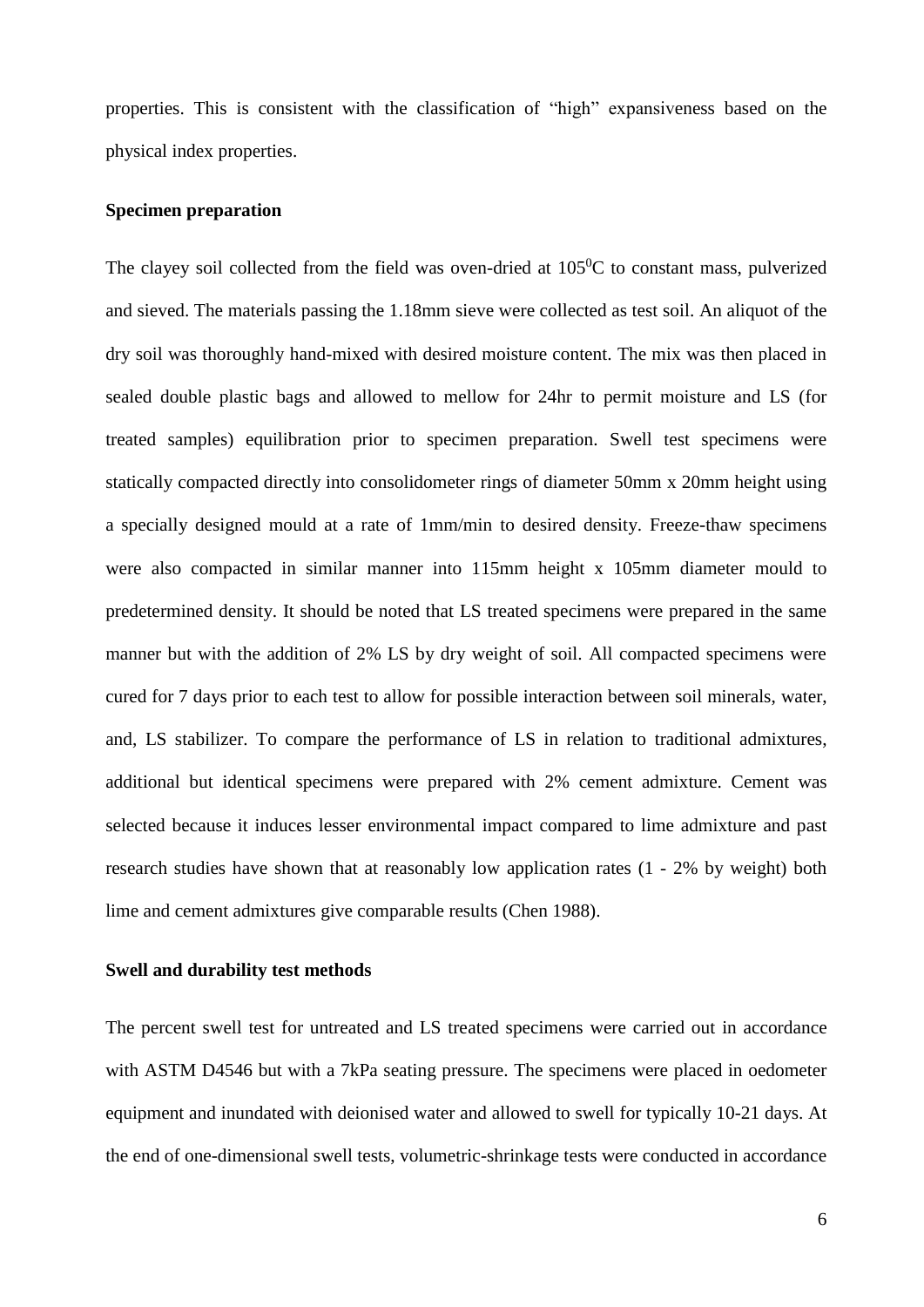with the procedure proposed by Briaud (1998). The dimensions and weights of the swollen specimens were measured and monitored in 24hour intervals as the specimens were allowed to dry at room temperature to constant mass. The specimens were then transferred into an oven at 105  $\rm{^0C}$  for 3 days. The volumetric shrinkage was calculated from the above data.

The "wetting-after-loading tests on multiple specimens" method (ASTM D4546) was employed in determining the swell pressure of untreated and LS treated samples. The method involved applying increasing vertical load on inundated specimens. At each seating load, the corresponding swell or hydro-compression was measured and recorded. The data obtained was used to plot "swell/hydro-compression versus applied pressure" relation. The swell pressure was reported as the averaged maximum applied stress required to preventing the specimens from swelling or compressing i.e. the point at which the plot-line intercept the zero mark on the vertical axis.

Freeze-thaw durability tests were performed to simulate the effect of seasonal variation on mass loss, adsorbed moisture variation and volumetric changes in untreated and LS treated specimens in accordance with ASTM D 560. In addition, the effect of LS stabilizer on soil pH was evaluated with a pH meter (AS 1289.4.3.1) and compared to cement stabilized soil sample.

## **Lignosulfonate (LS); proposed chemical structure**

FTIR spectroscopy at mid-infrared region  $(600-4000 \text{ cm}^{-1})$  was applied on LS stabilizer and the absorption bands were matched with standards given in Coates (2000) (Fig 1a). The characteristic bands at 3200-3500 cm<sup>-1</sup>, 2920 cm<sup>-1</sup>, 2842 cm<sup>-1</sup>, 1455-1591cm<sup>-1</sup>, 1038cm<sup>-1</sup>, and 1115-1173cm<sup>-1</sup>, indicated the presence of hydroxyl group (-OH), methylene group (CH<sub>2</sub>), methoxyl group (OCH<sub>3</sub>), aromatic benzene ring (C=C), alcohol (C-O); [note that alcohols have IR absorptions linked with both C-O stretching and the O-H vibrations (Coates, 2000)] and the sulfonate group  $(s\overline{o_s})$ 3 *SO* ), respectively. The UVS confirm the presence of phenyl groups in the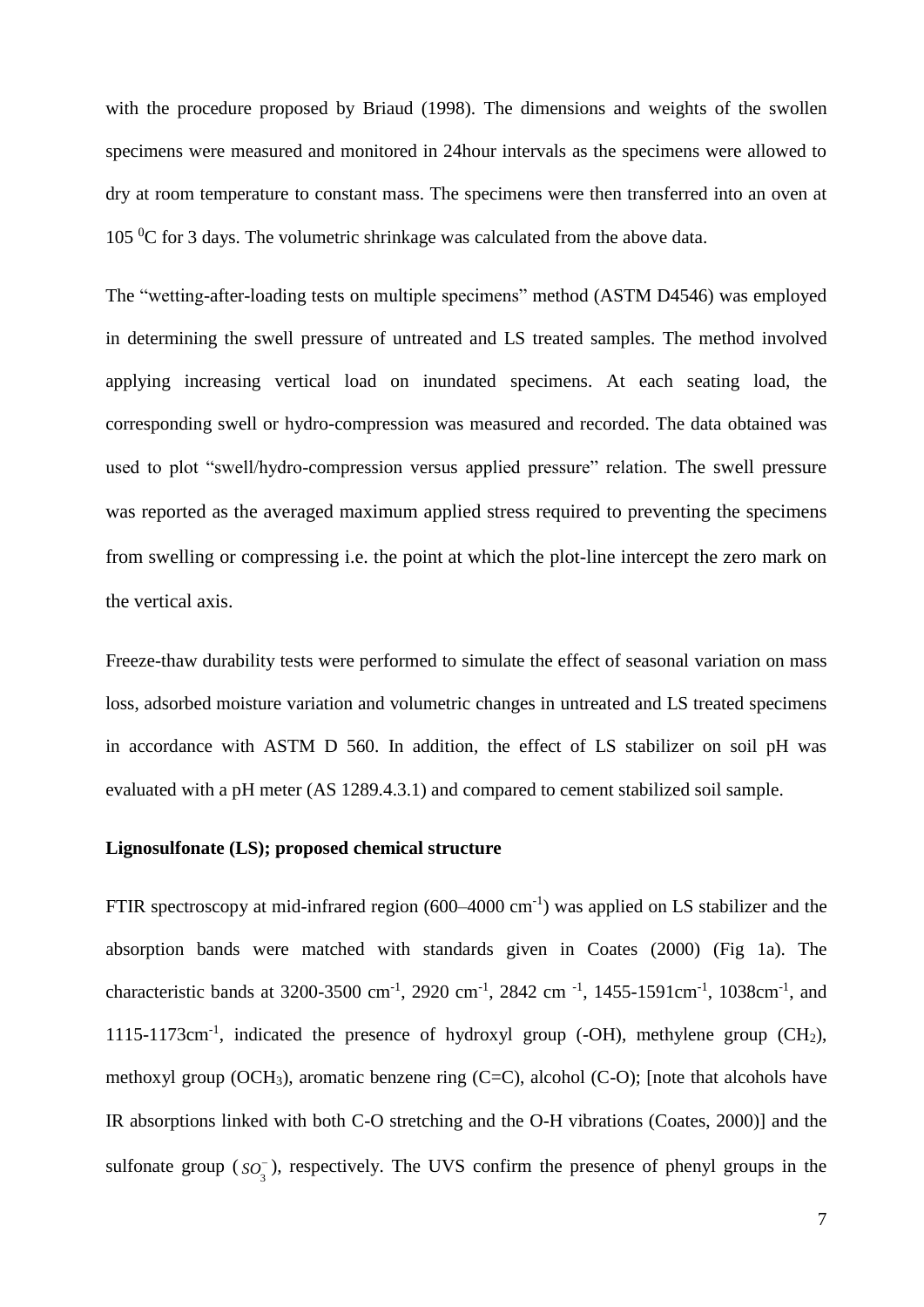stabilizer. The <sup>1</sup>H NMR (hydrogen nuclear magnetic resonance) spectrum of LS confirmed the FTIR results and identified the position (ortho-, meta- or para-) of functional groups. The spectrum also reveal the presence of sulphur group species attached to an organic chemical and the presence of hydroxyl group at 6-12ppm due to intermolecular hydrogen bonding (Zhao *et al.,* 2005). The major elemental constituents of LS were also determined using EDS and are presented in Table 2. The calcium composition quantitatively supersede other elements present, which implies that calcium is the dominant salt present in the LS, thus the LS is a CaLS. Based on the data obtained from the above analytical techniques, a chemical structure of the LS stabilizer is proposed (Fig 1b).

#### **Results and discussion**

# *Effect of LS on engineering properties of expansive soil*

Fig 2a shows the variation of liquid limit (LL) and plasticity (PI) characteristics based on the percentage of LS admixture. For comparison, the effect of cement content on the consistency limits of the same soil is presented. The addition of LS resulted in a decrease in the LL (91 to 76%), and a slight increase in the plastic limit (40 to 44%), prompting a significant 37% reduction in soil plasticity index (51 to 32%) at 2% addition. The change in PI could be attributed to the transformation of the soil mineral lattices that contribute to plasticity, because the average size of the soil particles became larger, transforming soil into a more silty state. This observation was supported by particle size distribution analysis of untreated and treated soil (Fig 2b). The content of clay size particles decreased from 36% to 20% probably due to aggregation, which in turn decreased the plasticity of the soil. However, increasing LS content beyond the 2% threshold resulted in adverse soil characteristics. For example, at 4% application rate, the LL decreased to 80% only, with a corresponding decrease in plastic limit to 41%. Hence, 2% LS content was considered as the optimum in this study.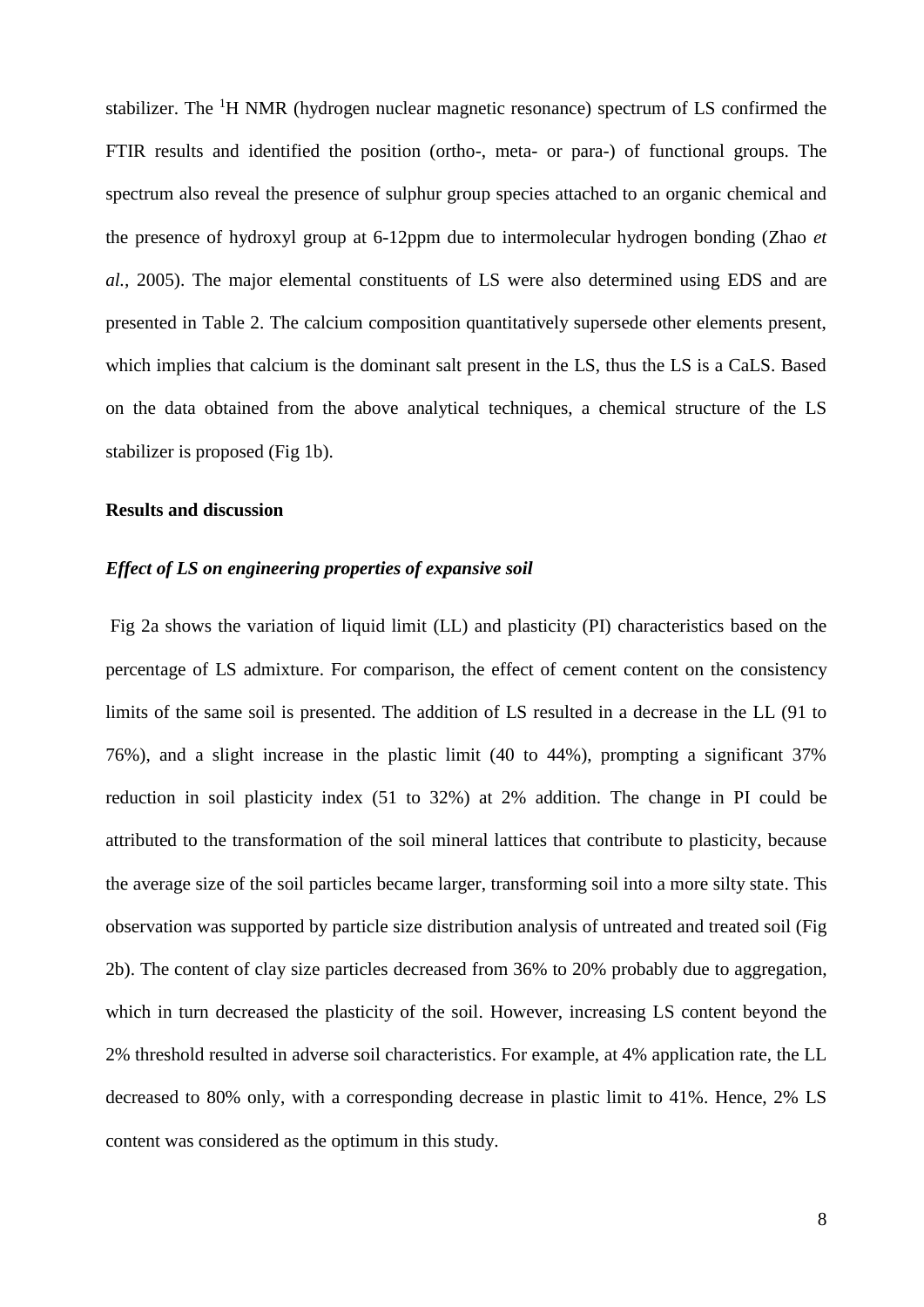For cement treated soil, both the LL and PI decreased with increasing cement content. The LL (91%) of the untreated soil decreased to 60% while the plastic limit increased from 40% to 46%, at 7% cement addition which resulted in PI reduction from 51% to 14%. Sarkar et al. (2012) attributed such LL behaviour to the greater quantity of water required for the cement treated soil to make it fluid while the increase in plastic limit for cement treated soil was attributed to the greater amount of water required to change the soil's plastic state to semisolid state.

Though, the PI of cement treated soil is significantly lower than the LS treated sample, LS prompted a significant 41% plasticity reduction in the soil. Thus, LS could also effectively improve the plasticity property of a "low" expansive soil. It was also observed that the pH of LS treated soil remain practically unchanged (from 7.43 to 7.17 after treatment). This is indeed an outstanding advantage of LS stabilizer over its traditional counterparts because treating the same soil with 2% cement increased the alkalinity from 7.43 to 9.19).

## **Shrink/swell behaviour**

The effect of LS content on percent swell with time is shown in Fig 3, whereas, Fig 4b shows the effect of initial moisture content on the shrink/swell behaviour of specimens before and after LS treatment. The variability in test results is evident despite the identical manner in which specimens were prepared. When treated with 2% LS, the percent swell reduced from 6% to about 4.6%, which is a significant improvement in swell behaviour of the soil. As earlier stated, the improvement in the PI of the treated soil implies that the wettability of the soil decreased thus, the decrease in the percent swell. Saride et al. (2013) showed that PI is a good indicator of shrink/swell behaviour of soil; the lower the PI the lower the shrink/swell behaviour and vice versa.

Similarly, the percent swell (Fig 3) decreased with increasing content of LS until a threshold value of 2% by dry weight of soil is reached. Beyond this dosage, the percent swell increased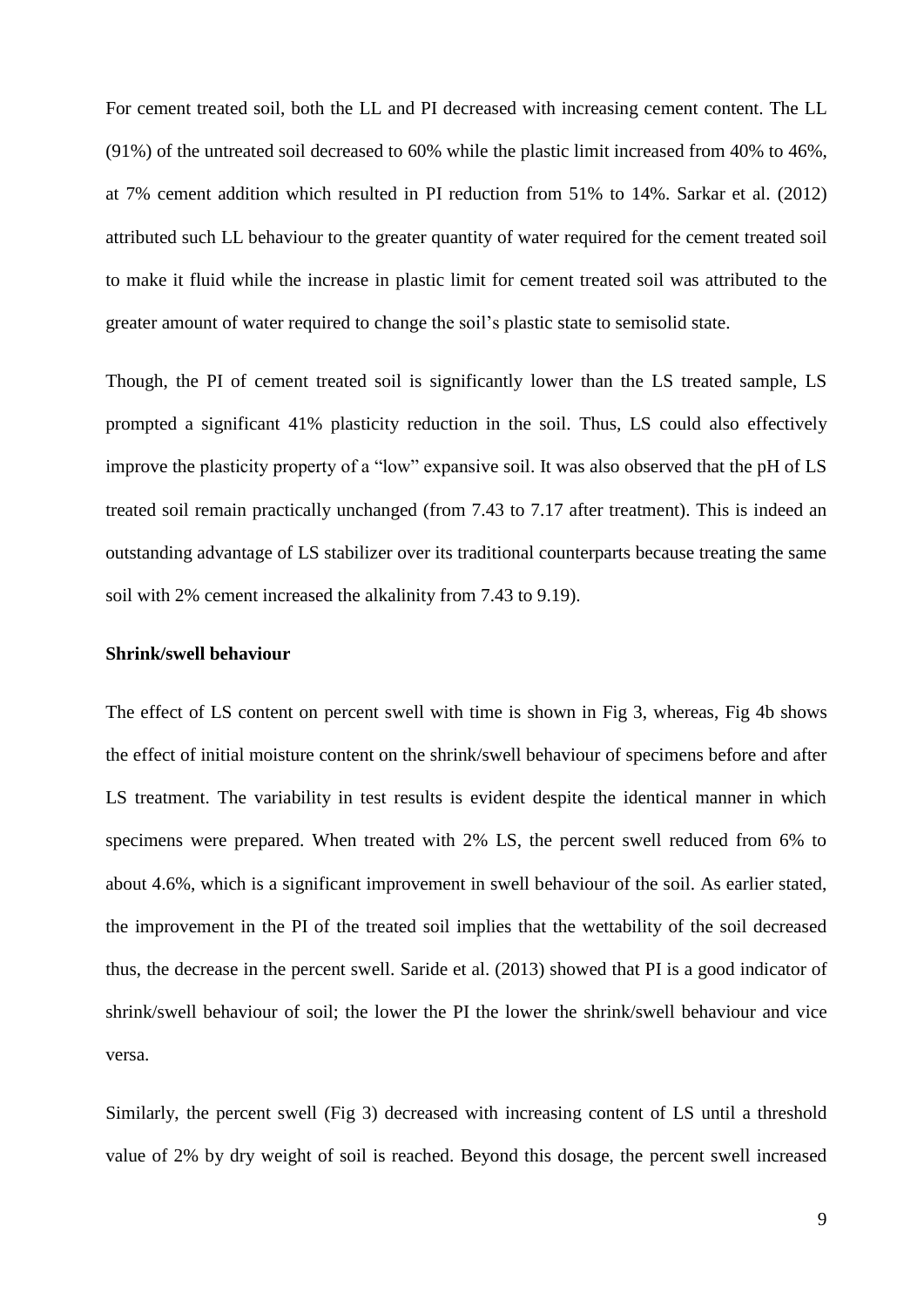with increasing admixture content. This anomalous behaviour has been attributed to mutual repulsive forces between the charged sections of the admixture (Sarkanen and Ludwig, 1971).

After swelling was complete, a shrinkage test was conducted and data obtained was used to determine the volumetric shrinkage of specimen at various moisture contents (Fig 4). The shrinkage remained fairly the same within a moisture content range of 15 to 60%. At OMC, the volumetric shrinkage of untreated and 2% LS treated specimens is 11.0% and 13.5%, respectively. The effect of 2% LS content on volumetric shrinkage is not as pronounced as the effect on swell behaviour. However, the shrinkage limit of treated sample increased slightly from 9% to 11% after treatment. The slight improvement in shrinkage limit value could be as a result of the stabilization mechanism of LS in that, the entrapped moisture in treated soil may be more tightly bonded in the interlayers of clay minerals.

The magnitude of the swell pressure of the soil was measured to be 105kPa but decreased to 84kPa after 2% LS addition (Fig 5). For cement-treated specimens, the reduction in swell pressure is similar to that of 2% LS treatment (82kPa). Within applied surcharge pressure of about 80 to 280kPa, the treated specimens compressed more than the untreated sample. This could be associated with the high intrinsic property of the untreated sample. In other words, the untreated sample has greater tendency to swell than the treated samples under the same surcharge pressure. However, at surcharge pressure of about 300kPa, the compression is the same for both untreated and treated samples. The surcharge pressure at which the compression of untreated sample equals that of the treated samples is referred herein as the critical pressure. The significance of the critical pressure is that it equals the pressure beyond which the compressive behaviour of untreated and treated specimens does not change with time.

# **Curing time dependent swell behaviour of LS treated expansive soil**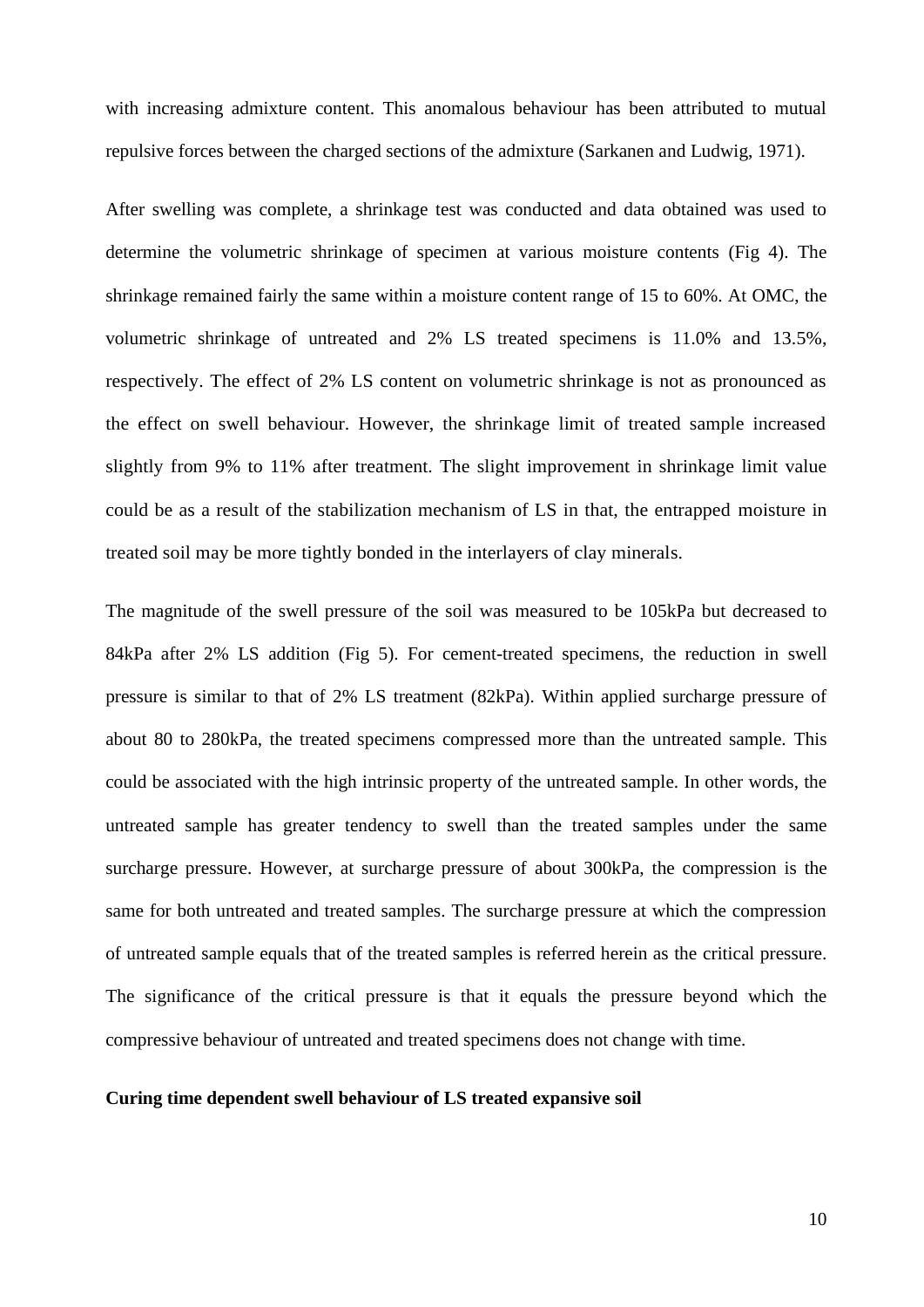The effect of curing time on percent swell of the soil was evaluated by conducting swell tests on soil – water - 2% LS mix, compacted at OMC and cured for periods of 7, 14, 54, and 180 days. For comparison, identical cement treated specimens were prepared and tested accordingly. The rate of swell depends on curing time in 2% LS treated soil, though the magnitude at the end of the swell regime is independent of such time (Fig 6). The rate of swell decreases with increasing curing period. After 10 minutes of swell test, it was observed that the untreated soil would have almost completed its primary swell (at 4%) whereas, for the 180 days cured sample, the percent swell was significantly low (at 0.4%). The swell rate dependency on curing time could mean that the stabilization processes of adsorption, coating and subsequent aggregation of particles by LS stabilizer is time-dependant under laboratory conditions.

On the other hand, the cement treated specimen exhibited insignificant variation in swell rates regardless of curing time, though the reduction in percent swell is more significant, accounting for 33% i.e. from 5.9% to 3.9% (Fig 7). The independent behaviour of the rate of swell with curing time implies that cement stabilization processes on expansive minerals are completed within 7 days after treatment. Although, at higher application rates (e.g. 4 or 8%), soil pH could increase to 12.4 which could initiate pozolanic reactions in which case the above statement might not be valid.

#### **Freeze-thaw durability test**

The durability conditions of untreated and 2% LS treated specimens under repeated freezing and thawing cycles were measured by percentage mass loss, percentage moisture variation and percentage volumetric change. For the purpose of comparison, 2% cement stabilized identical specimens were prepared and tested. The samples were prepared at optimum moisture content (standard Proctor) and compacted into a 104 mm diameter by 100mm height mould and then cured for 7 days prior to freeze-thaw cycles. The freezing-and-thawing cycle for the tests consisted of freezing the specimens at  $-4$ <sup>0</sup>C for 24 hours and thawing for 24 hours at room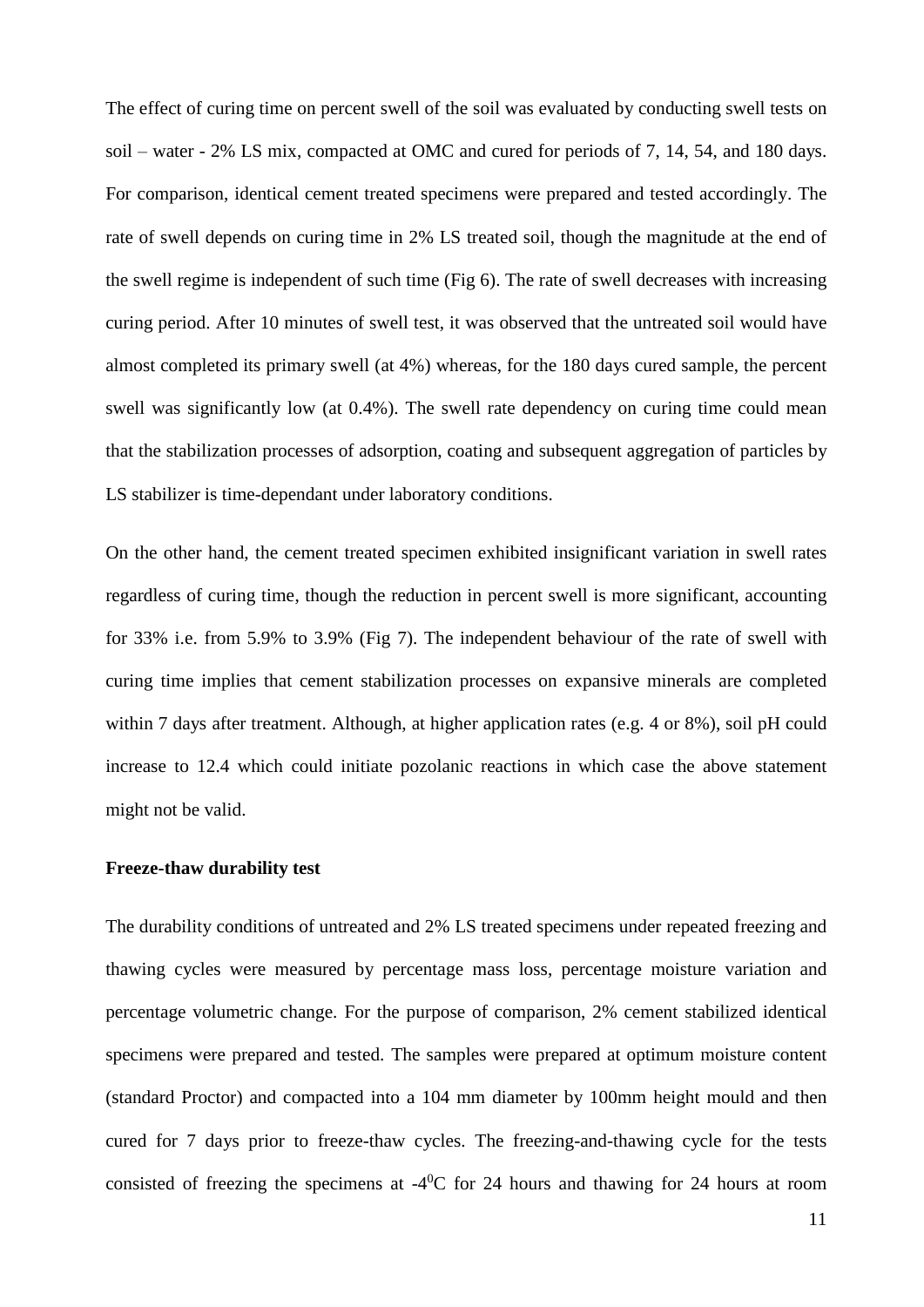temperature of  $20^0C$  with 99% humidity. Freezing a specimen for 24 hours and thawing it for another 24 hours represents one cycle. Samples were predetermined to undergo 12 cycles of freezing and thawing in 24 days.

During the freezing stage, as the temperature drops below  $0^{\circ}$ C, the soil moisture starts to freeze and results in the formation of ice crystals which subject the specimen to change its volume (Konrad, 1989) (Fig 8). Throughout the freeze–thaw tests for untreated and 2% LS treated specimens, both samples developed cracks around the entire surfaces causing the specimens to break off at the lower and upper ends. As the test continued, these cracks became more significant and widespread, resulting in significant spalling and eventual break down of the specimens. Cement treated specimen experienced the highest level of mass loss, as a result, the durability test was stopped after 6 cycles (Fig 8). The degraded post-test images of specimens are also shown in Fig 8. It is interesting to note that the number of cycles at which deterioration of the specimens began was considerably affected by the presence of LS.

Through visual inspection, less spread of surface spalling was observed in LS treated specimens from the  $1<sup>st</sup>$  to the  $12<sup>th</sup>$  freeze thaw cycle, demonstrating a substantial improvement in resistance to degradation. At the end of the  $12<sup>th</sup>$  cycle, the untreated soil lost approximately 7% of its mass while the LS treated specimen experienced mass loss of 3.4% only. In contrast, 2% cement stabilized soil specimen experienced rapid deterioration, losing as much as 17.8% at the end of the 6<sup>th</sup> cycle (end of test). This substantial mass loss could compromise the strength of cement stabilized soil (Chamberlain et al., 1990). Chamberlain et al., (1990) reported that 10–15% mass loss at the end of 12 cycles of freezing and thawing insignificantly affects the strength of soil close to surface. The 2% LS treated sample is well below this range of mass loss and it is expected that the strength of LS treated soils may not be affected due to mass loss with changing temperature.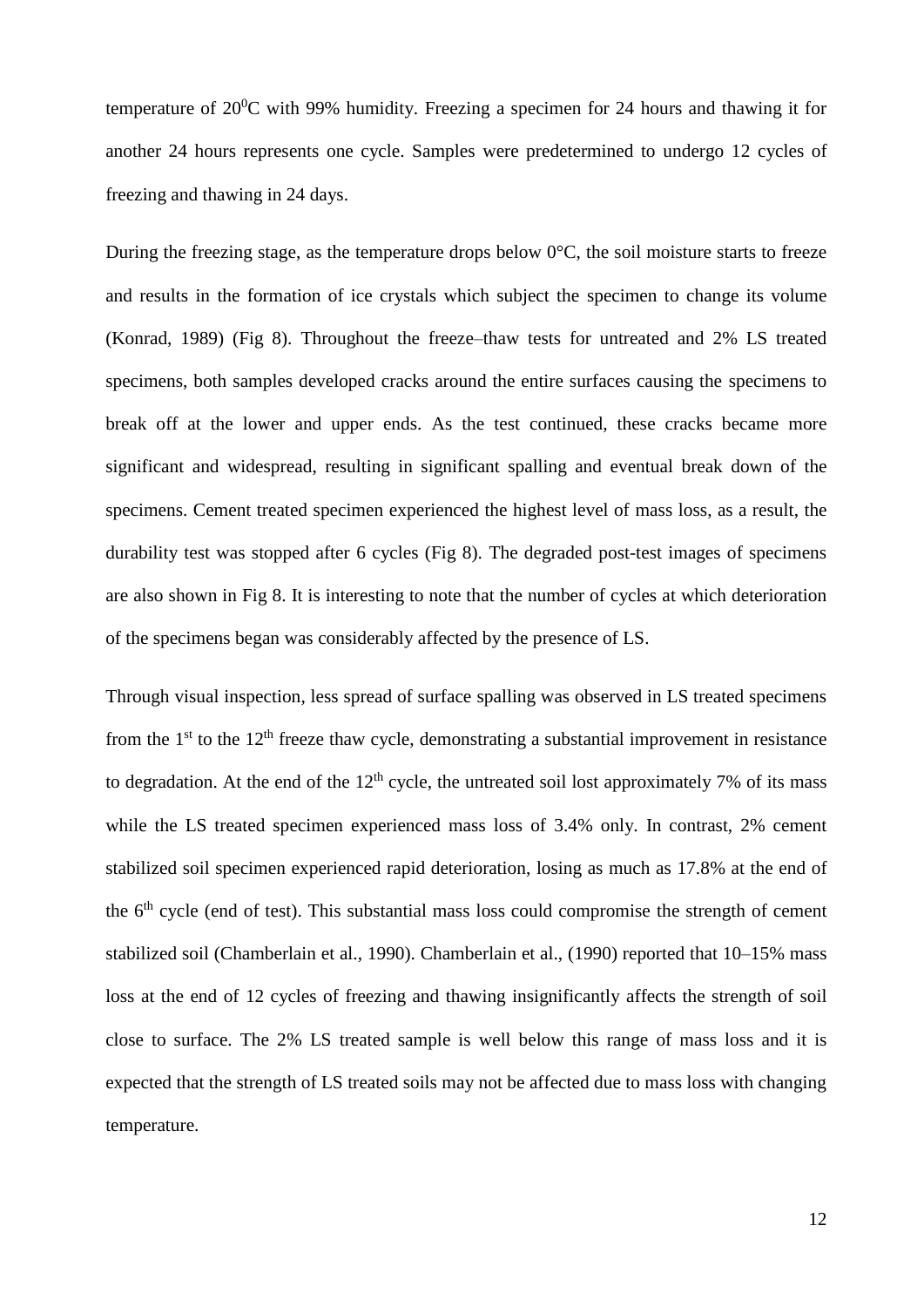In terms of volume change, the untreated specimen showed significant variation in volume from the  $1<sup>st</sup>$  cycle to the  $6<sup>th</sup>$  cycle, while cement treated specimen exhibited the least change. The maximum volume change for all specimens occurred at the end of the  $2<sup>nd</sup>$  cycle. The volume increased by almost 15.9% in untreated sample as opposed to 11.2% and 6% for 2% LS and 2% cement treated specimens, respectively (Fig 9). The volume change in each subsequent cycle was observed to be less than the preceding cycle and this trend continued until about the 9<sup>th</sup> cycle for untreated and LS treated specimens. Beyond this cycle, repeated freezing and thawing conditions showed no significant effect on specimen volume, indicating that the specimens have reached their equilibrium state after the 9<sup>th</sup> cycle. At this state, the maximum volume change for untreated soil is 10.6% as opposed to 9.2% in LS treated specimen. Chen (1988) referred to the progressive decrease in volume change towards the equilibrium state as the "fatigue" of volume change as a result of macrostructural softening due to microstructural expansion.

For moisture variation determination in specimens, the moisture content at the end of each cycle was measured. A unique relation existed between moisture content variation and volume change in specimens. It was observed that the moisture content was proportional to volume change (Fig 10). Particularly significant is the reduction in the adsorbed moisture content in 2% LS treated soil. At the end of the  $9<sup>th</sup>$  cycle, the gravimetric moisture content of each sample was determined. Consequently, the adsorbed moisture content was least in the cement treated specimen (41%) followed by LS treated specimen (47%) and then the natural specimen (50.9%). It is most likely that the adsorbed hydrophobic organic molecules of LS contributed to restricting water penetration into the soil body.

#### **Microstructural analysis of LS treated Soil**

# **XRD Analysis**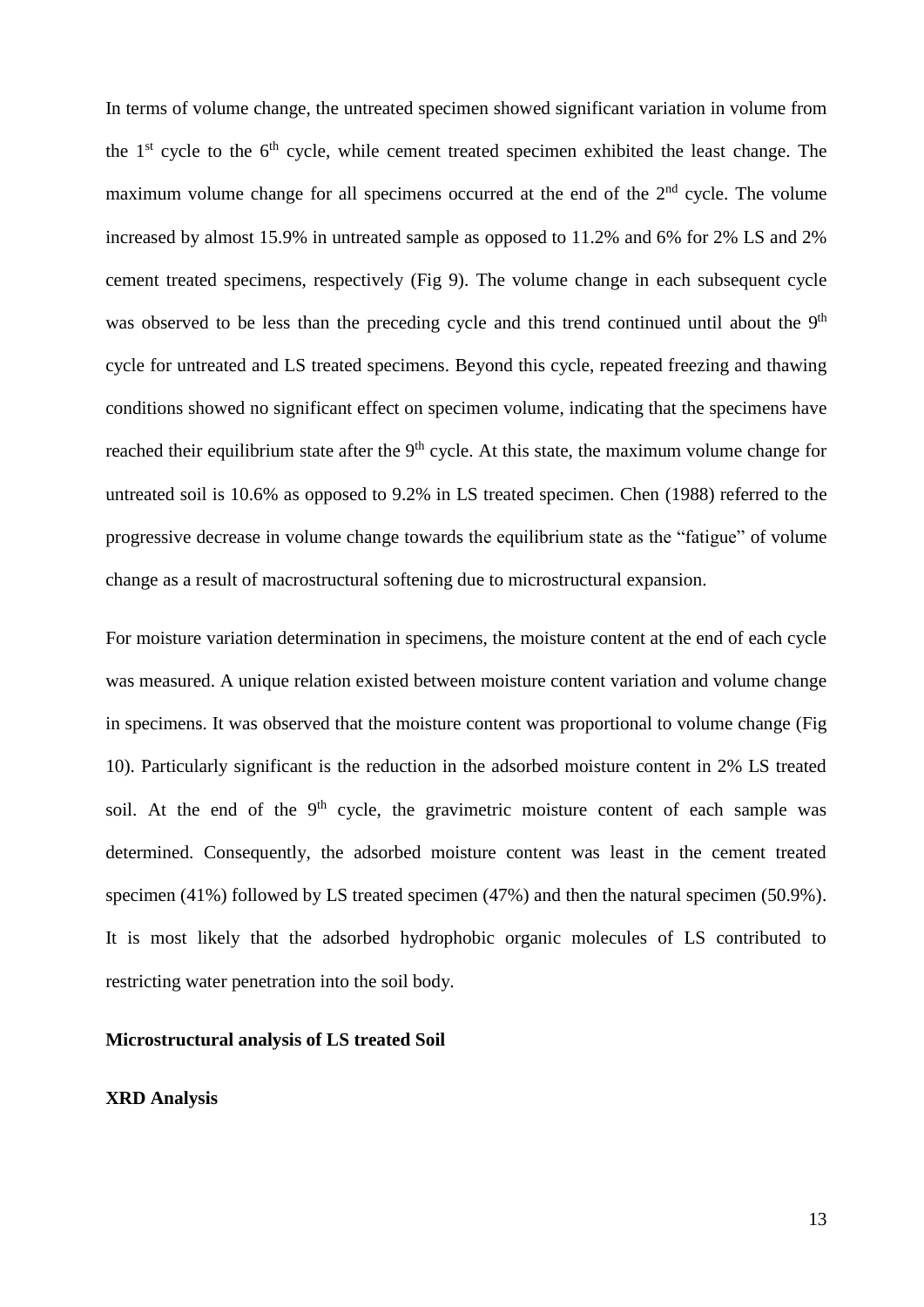XRD was employed in this study to assess the changes in soil mineralogy due to LS addition. The XRD diffractograms of the untreated and 2% LS treated oriented specimens are presented in Fig 11. The diffractograms were compared for the existence of new peaks (new minerals) in treated samples. The distance of the separation of atomic planes (d-spacing) was also investigated to understand the mineralogical alterations in specimens. The peaks located at  $2\theta$  = 21<sup>0</sup>, 27<sup>0</sup>, 37<sup>0</sup> and 50<sup>0</sup> are signature peaks of quartz whereas, the peaks at approximately 2 $\theta$  = 5.6<sup>0</sup>, 18<sup>0</sup>, 28.5<sup>0</sup>, 35.5<sup>0</sup>, 42<sup>0</sup> and 54<sup>0</sup> matched with known montmorillonite spectra contained in the database. For LS treated specimen, the montmorillonite peaks are invariably broader, reflecting the much smaller size of crystallite as a result of LS addition. A comparison of untreated and 2% LS treated diffractograms indicated a shift at the 001 montmorillonite peak to the left (an increase in d-spacing) for treated sample, suggesting that LS intercalated the inner layers of the montmorillonite lattices and forced it to expand initially. Thus, the peak at  $2\theta = 5.6$ shifted to 5.39 which corresponded to an increase in the d-spacing from 15.77Å to 16.38Å, respectively. In addition, the montmorillonite patterns at  $2\theta = 5.6^{\circ}$ ,  $18^{\circ}$ ,  $28.5^{\circ}$ ,  $35.5^{\circ}$ ,  $42^{\circ}$  and  $54^{\circ}$ either broadened or completely disappeared in the treated sample. The changes in the peaks at these scan angles suggested that LS altered or destroyed the montmorillonite lattices. The peak intensities of other minerals such as quartz, kaolinite and illite at  $2\theta = 50.5^{\circ}$ ,  $25^{\circ}$  and  $55^{\circ}$  also decreased, respectively, after treatment. However, XRD patterns did not show intercalation of LS into the inner layers of these minerals, signifying that only peripheral adsorption of LS occurred on the surfaces of these minerals. The likely reason is the large molecular weight of LS polymer as compared to the very small inner layer spacing in non-expansive soil minerals. The adsorption processes subsequently coated the soil mineral lattices to form flocs and restricted the characteristic diffraction of the atomic planes especially in montmorillonite leading to restricted movement of water into the entire clay matrix hence, the reduced swell behaviour. No significant new peak was observed after treatment with LS, a subdominant peak at about  $9^0$  2 $\theta$ was seen which corresponds to the presence of additional illite minerals (Fig 11). This implies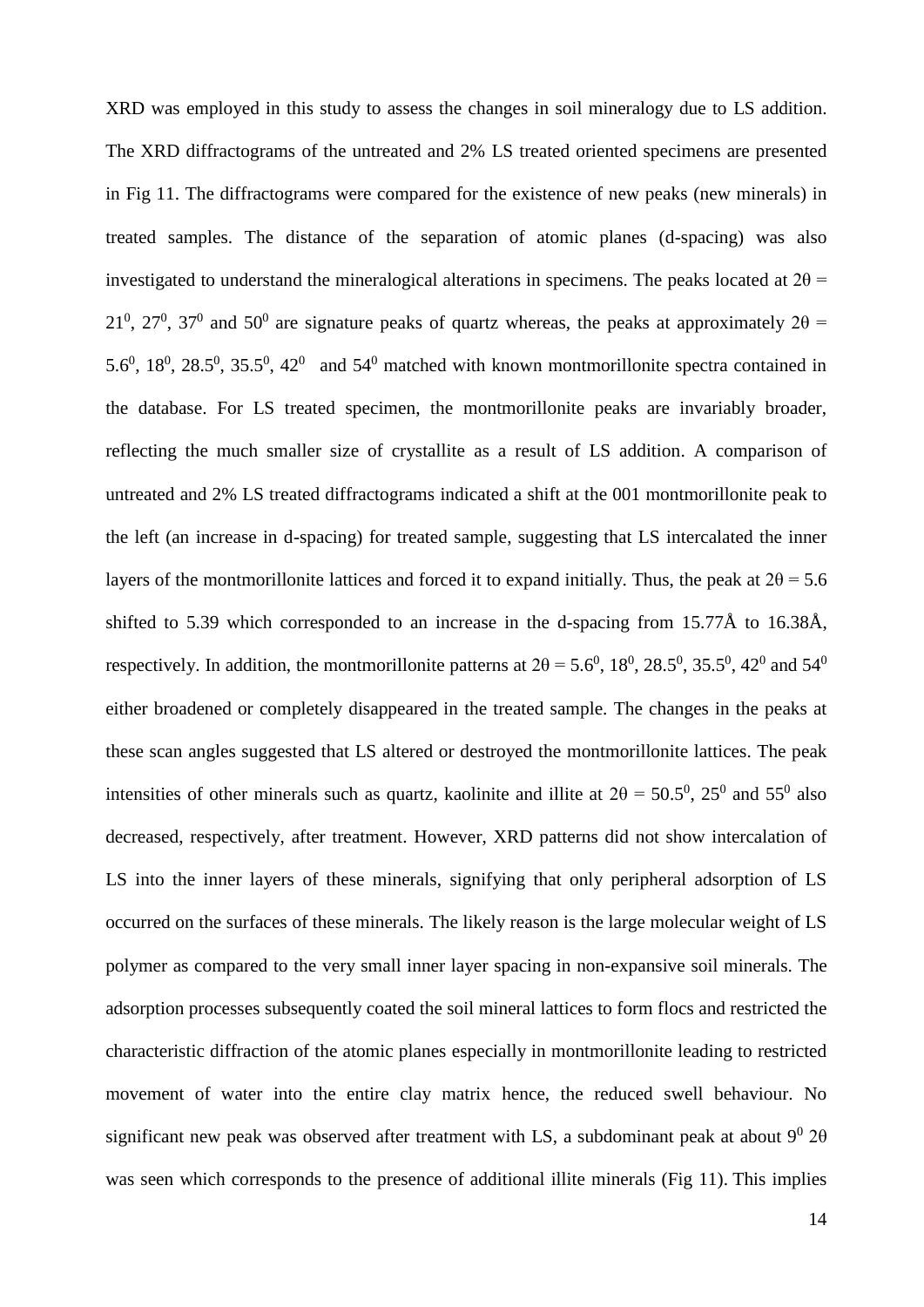that the illite mineral content increased after LS addition which contributed to the reduction in the intrinsic swell properties of this otherwise expansive soil.

#### **SEM analysis**

This analytical technique was employed to qualitatively identify the microstructural development in the matrix of the stabilized soil specimens at x3000 magnification (Fig 12). The fabric of the untreated sample has a dense clay matrix with no appearance of aggregations and connectors, thus the voids are more visible. The micro-pores are unevenly distributed and their dimensions show an erratic arrangement.

On the other hand, the 2% LS treated soil micrograph exhibited marked changes in morphology. The untreated soil was transformed from a particle based structure to a more integrated composite with larger but fewer inter-aggregates dominate pore spaces. The formation of larger inter-aggregate pore spaces resulted in a decrease in the number and volume of intra-aggregate pore spaces hence, restricted the movement of water molecules into the entire clay matrix (reduced percent swell) (Monroy et al., 2005). This could be a reason why the measured moisture content of 2% LS treated samples at the end of swell test is 47% as opposed to 51% for untreated soil. The theory that aggregation of soil particles forms part of the stabilization mechanism in LS treated soil was further probed with the BET surface area analysis technique as discussed below.

## **BET analysis**

BET surface area analysis technique was used to assess changes in the soil's external surface area attributable to 2% LS admixture. BET nitrogen adsorption surface area results indicate 58.88 $\text{m}^2/\text{g}$  and 32.93 $\text{m}^2/\text{g}$  for untreated and LS treated samples, respectively. The addition of LS stabilizer led to reduction in the surface area due to aggregation of particles. The implication is that the soil will adsorbed less moisture due to the reduced number and volume of intra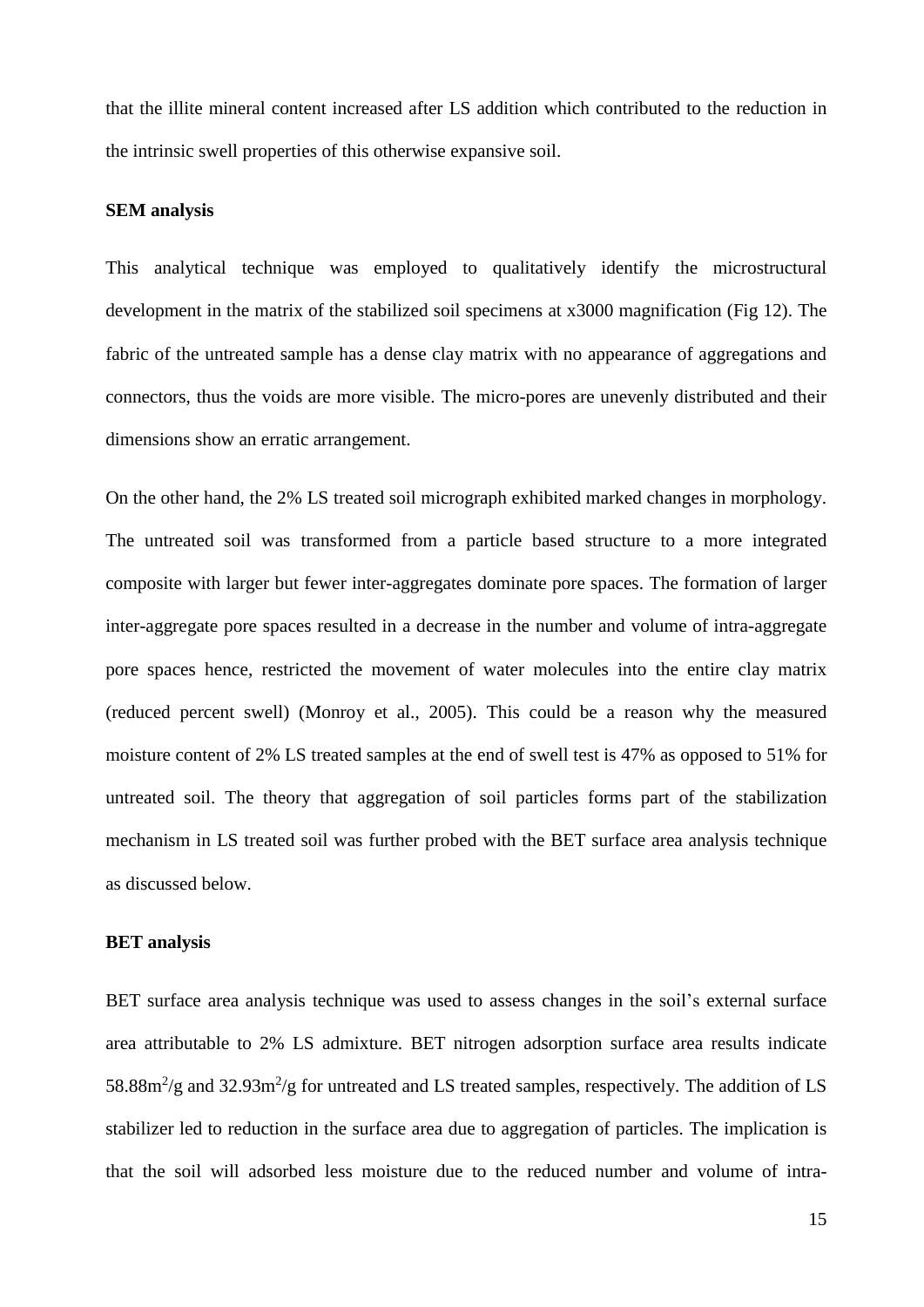aggregate pore spaces (Fig 12) which in turn contributed to the decrease in the percent swell of the soil.

#### **Possible stabilization mechanism based on the microstructural analysis**

On the basis of XRD analysis, LS underwent basal and peripheral adsorption on the surfaces of the montmorillonite minerals and only peripheral adsorption on non-expansive soil minerals. This resulted in smearing and subsequent aggregation of soil particles as seen from SEM micrographs and BET surface area analysis data. The reduction in the number and volume of intra-aggregate pore spaces compensated by the formation of larger but fewer inter-aggregate pores as a result of LS adsorption restricted the ingress of water into the entire clay matrix hence; the decreased percent swell of the treated soil.

In addition, to the above mechanisms, the disappearance or reduction in signature peak heights of soil minerals (Fig 11) and Peak broadening at 001 montmorillonite suggested reduction in crystallite size of the soil minerals ( $2\theta = 20^{\circ}$ ,  $27^{\circ}$  and 48<sup>0</sup>) due to the smearing mechanism of the admixture. The encapsulation of soil particles resulted in the reduction in peak heights of minerals. In summary, LS stabilized the expansive soil by changing the characteristics of the soil crystals via basal and peripheral adsorption as opposed to significant chemical reactions because of the absence of any remarkable change in mineralogy of 2% LS treated soil. The implication is that the soil plasticity decreased which in turn reduced the shrink-swell potential of the otherwise expansive soil. However, depending on the mineralogical composition of a soil, the authors believe that cation exchange could be a possible additional reaction mechanism of the admixture as divalent and trivalent ions (e.g.  $Al^{3+}$ ,  $Mg^{2+}$  and  $Ca^{2+}$ ) in LS could readily replace exchangeable monovalent ions (e.g.  $Na^{+}$ ,  $K^{+}$  and  $Li^{+}$ ) in the expansive soil mineral surfaces. Advanced cation exchange testing (Ammonium Acetate Method) is recommended for the verification of the above statement.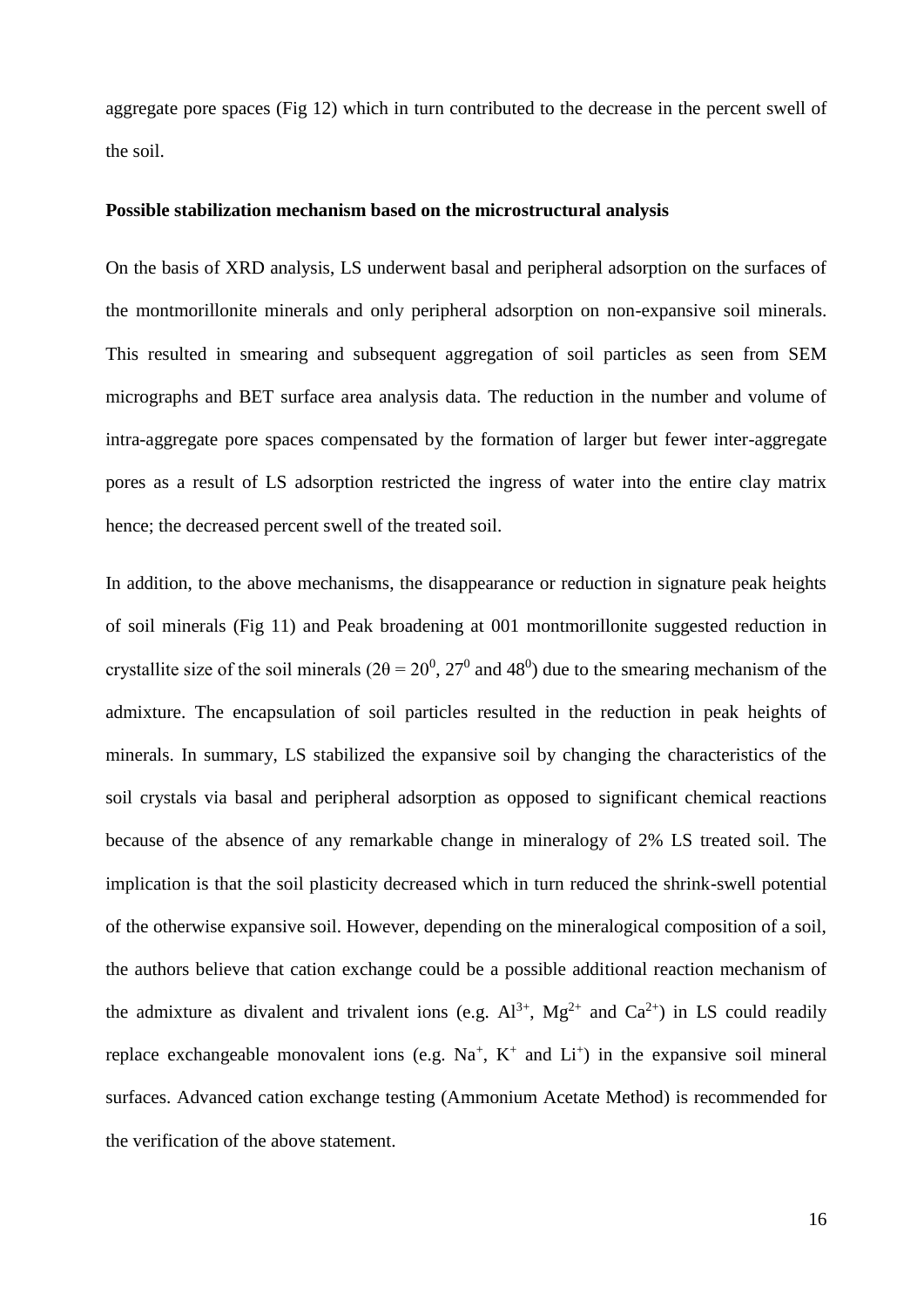## **Conclusions**

To evaluate the potential effectiveness of LS in stabilizing a remoulded expansive soil, swelling and durability (i.e. freeze-thaw) tests were conducted and complemented with microstructural analysis. On the basis of the obtained experimental results, the following conclusions are drawn:

- $\triangleright$  The results suggest that the optimum LS content to provide a better improvement on the percent swell is 2% by dry weight of the soil and the improvement continue with increasing curing time for up to 180 days. In terms of specimens' resistance to freezethaw durability conditions, the LS stabilized specimen exhibited the most significant improvement with respect to percentage mass loss.
- $\rightarrow$  The PI, percent swell, swell pressure, and volumetric shrinkage improved from 51% to 32%, 5.9% to 4.6%, 105kPa to 84kPa, and 9% to 11%, respectively. The rate of swell of 2% LS treated soil also decreased with increasing curing time. These changes are caused by the binding together of soil minerals by LS admixture through basal and peripheral adsorption, which consequently restricted moisture infiltration into the entire soil body.
- $\triangleright$  Of interest is the fact that soil pH does not change (7.43 to 7.13) upon LS addition which is in direct contrast with cement admixture that considerably increased soil pH from 7.43 to 9.19 at 2% application. Such pH level could be detrimental to buried steel structure or flora and fauna.
- XRD diffractograms of 2% LS treated expansive soil revealed basal and peripheral adsorption of LS by expansive minerals but only peripheral LS adsorption by nonexpanding soil minerals resulting in coating and aggregation of soil particles as observed during BET and SEM analyses. The coating effect caused a reduction in crystallite size of the expansive mineral (broadening of 001 montmorillonite peak). The proposed stabilizing mechanisms of LS as identified in this study involved initial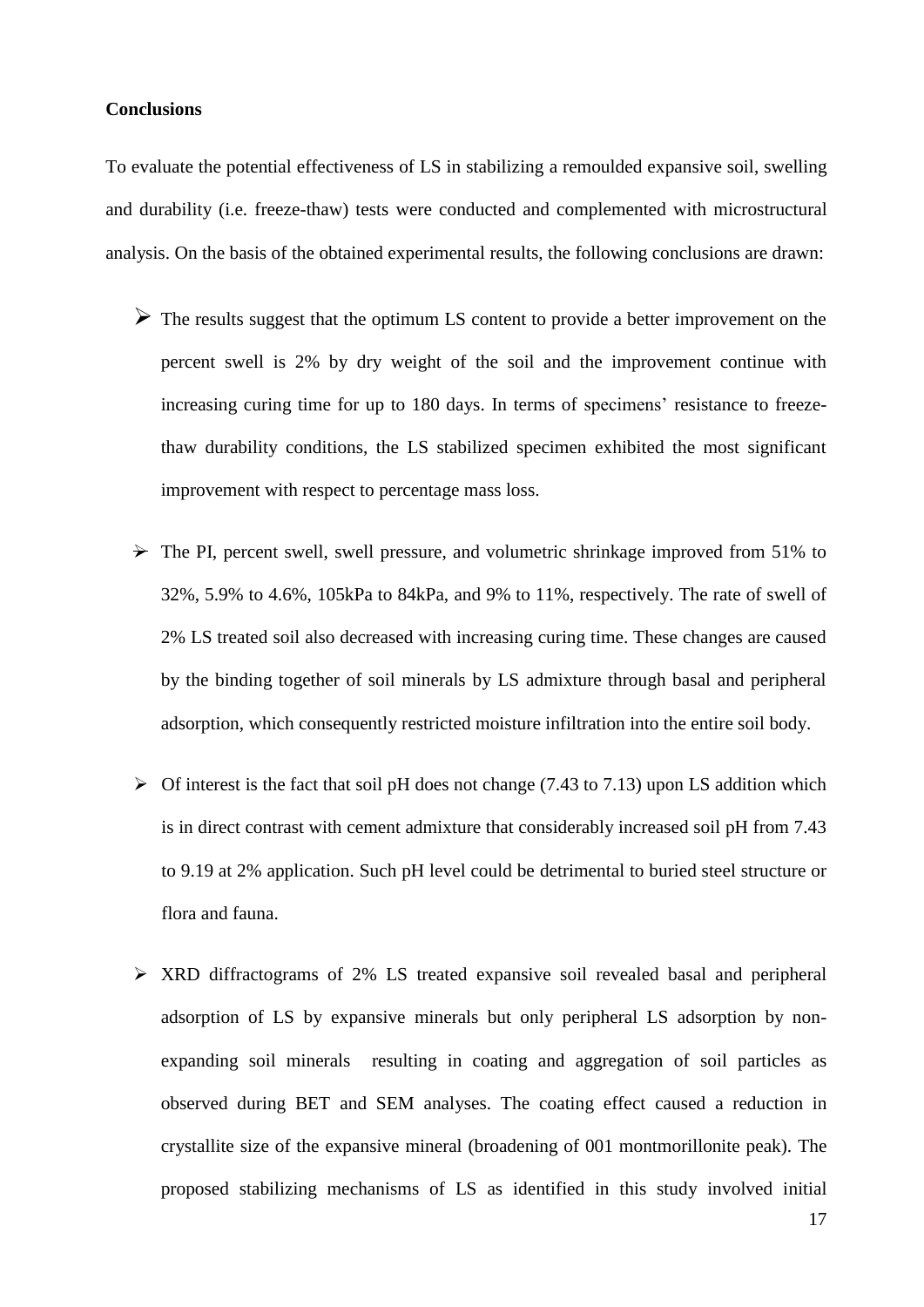interlayer expansion during LS intercalation, subsequent moisture entrapment and encapsulation of clay minerals; i.e. changes in the crystallographic properties of the soil minerals. In other words, the stabilizing mechanisms are of physical means, involving changes in the crystallographic properties of the soil rather than significant chemical interactions.

The significant reduction in swell behaviour achieved in the laboratory may not be achieved in field applications where the conditions are much more complex, but the fact remains that LS reduced the adsorbed moisture content in treated soil and hence, reduced the swell potential of the soil. This has a lot of positive implications to the management of expansive soil related infrastructural damage. The authors therefore, recommend the use of this by-product as a stabilizer for controlling swell potential and at the same time solve a waste disposal problem for the paper manufacturing industry. It is suggested that field trials should involve the application of LS in the traditional format currently used for lime and cement admixtures.

#### **Acknowledgements**

It is with sincere gratitude that the authors provide recognition of the financial support from the Australian Research Council (ARC). The authors also gratefully acknowledge the contributions of Scott Morrison (Coffey Geotechnics) and Bob Amstrong (ChemSTAB). We also wish to thank Dr. Ana Heitor and Dr. Qingsheng Chen for their valued suggestions. Financial assistance from the Niger Delta Development Commission (Nigeria) is also gratefully acknowledged. Finally, we acknowledge the Australian Research Council (ARC) for establishing the Electron Microscopy Centre (EMC) and Institute of Superconducting & Electronic Materials (ISEM) located at University of Wollongong.

## **References**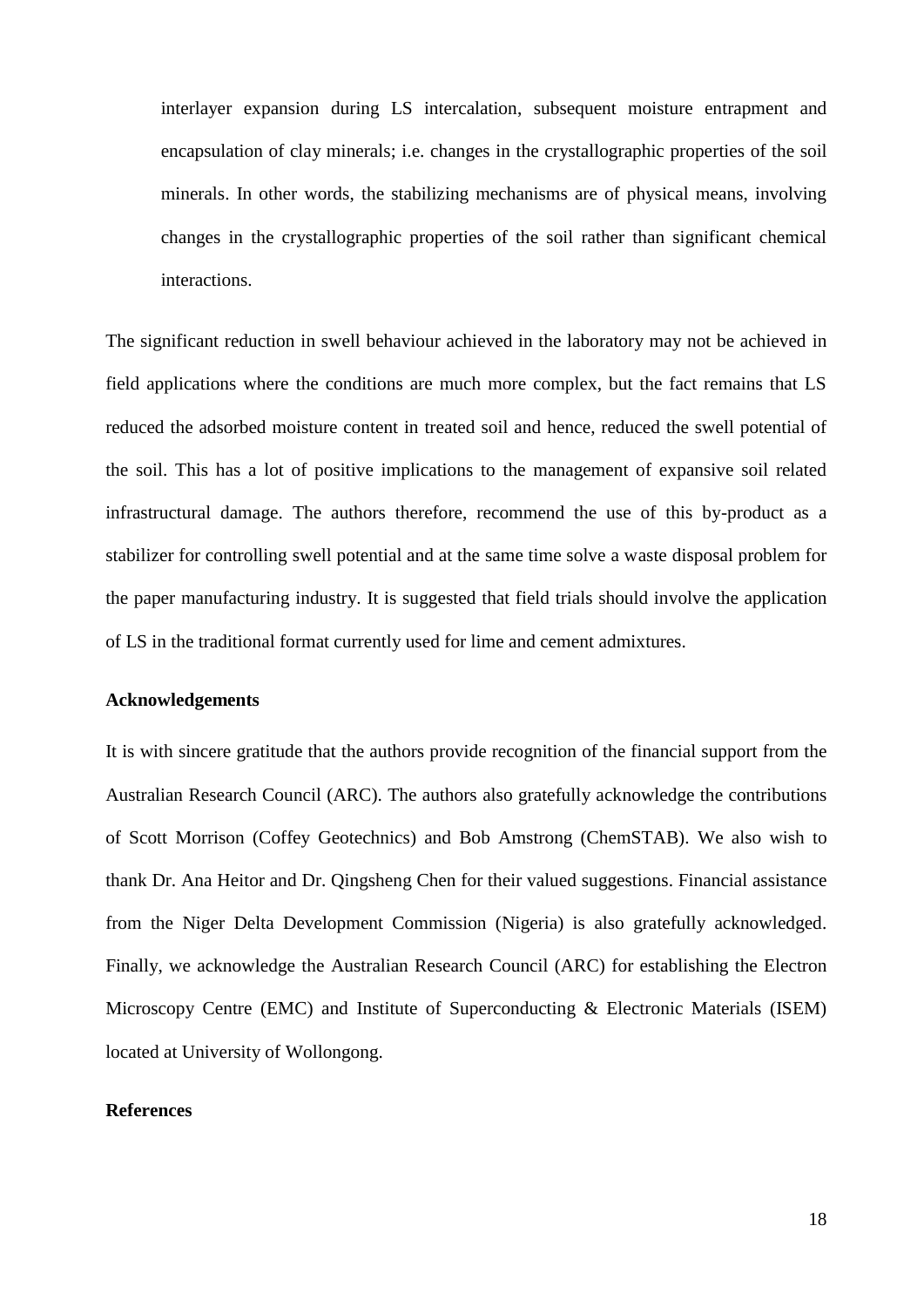- Albino V, Dangelico RM, Natalicchio A, and Yazen DM (2011) Alternative Energy Sources in Cement Manufacturing: A systematic review of the body of knowledge. *Network for Business Sustainability, University of Western Ontario*, Ontario, Canada.
- Australian Standards 1289 (1997) Methods of testing soils for engineering purposes. Method 4.3.1: Soil chemical tests-Determination of the pH value of a soil-Electrometric method.
- Australian Standards 1726 (1993) geotechnical site investigation, Classification and identification, third edition.
- ASTM (1996) D560 Test Methods for Freezing-and-Thawing Tests of Compacted Soil- Cement Mixtures, West Conshoshocken, PA, USA.
- ASTM (2008) D4546 Standard test method for One-Dimensional Swell or Collapse of Cohesive Soils, West Conshoshocken, PA, USA.
- Athukorala R, Indraratna B and Vinod JS (2013) Modeling the internal erosion behavior of lignosulfonate treated soil. In C. L. Meehan, D. Pradel, M. A. Pando & J. F. Labuz (Eds.), Geo-Congress 2013 (1872-1881). United States: American Society of Civil Engineers
- Boynton RS (1980) *Chemistry and Technology of Lime and Limestone*. 2nd Ed., Wiley, New York.
- Briaud JL (1998) Shrink Test for Predicting Heave and Shrink Movements. *Proceedings, ASCE Texas Section Fall Meeting*, Dallas, Texas.
- Cameron DA (2006) Role of vegetation in stabilizing highly plastic clay subgrades, *International Conference on Railway Track Foundations*, eds. Ghataora, G. S. and Burrow, M. P. N., Birmingham, UK, September 11-13, Birmingham University Press, 165-186.
- Chamberlain EJ, Iskander I and Hunsiker SE (1990) Effect of freeze-thaw on the permeability and macrostructure of soils. *Proceedings International Symposium on Frozen Soil Impacts on Agriculture*, Range, and Forest Lands. Special Report 90 – 1: 145–155.
- Chen FH (1988) *Foundations on expansive soils*. Elsevier Science Publishers, Amsterdam, The Netherlands.
- Coates J (2000) Interpretation of Infrared Spectra: A Practical Approach in *Encyclopedia of Analytical Chemistry* R.A. Meyers (Ed.) 10815–1083, Wiley, Chichester.
- Gandini, A., Belgacem, M. (2008). Lignin as Components of Macromolecular Materials. In *Monomers, Polymers, and Composites from Renewable Resources*; Eds.; Elsevier: Oxford, UK, 243–273.
- Harichane K, Ghrici M and Kenai S (2011) Effect of curing time on shear strength of cohesive soils stabilized with combination of lime and natural pozzolana. *International Journal of Civil Engineering*, 9(2): 90-96.
- Holtz WG and Gibbs HJ (1956) Engineering properties of expansive clays. *Transact. ASCE* 121: 641-677.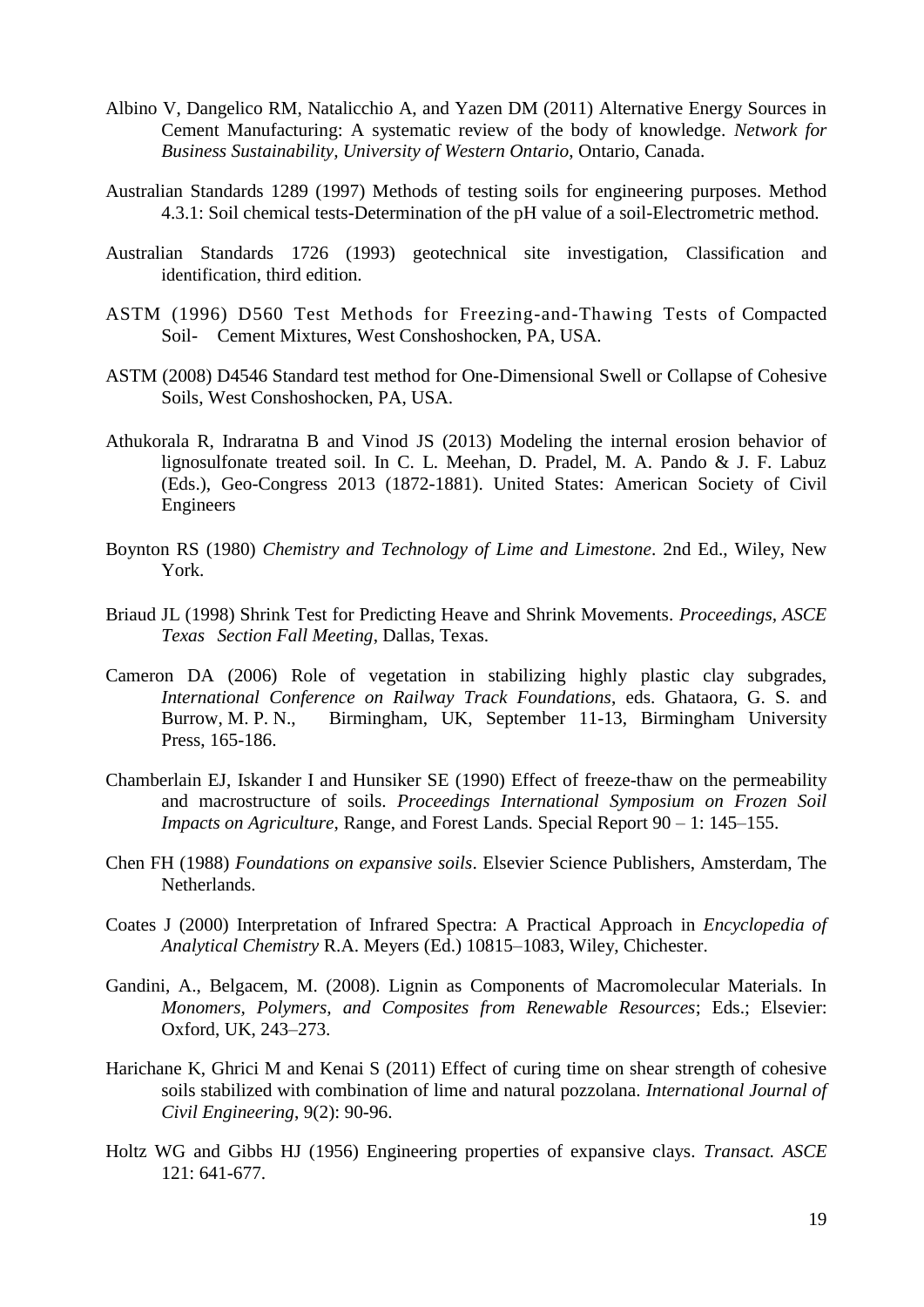- Indraratna B, Mahamud M, Vinod JS and Wijeyakulasuriya V (2010) Stabilization of an erodible soilusing a chemical admixtures, In Bouassida, M, Hamdi, E & Said, I (eds), ICGE'10: *Proceedings of the 2nd International Conference on Geotechnical Engineering*: 45-54.
- Jones LD and Jefferson I (2012) Expansive soils, *Institution of Civil Engineers Manuals Series*, ICE Publishing, 1-46.
- Konrad JM (1989) Effect of freeze-thaw cycle on the freezing characteristics of clayey silt at various overcon-solidation ratios. *Canadian Geotechnical Journal*, 26(2): 217-226.
- [Monroy](http://link.springer.com/search?facet-author=%22Rafael+Monroy%22) R, [Zdravkovic](http://link.springer.com/search?facet-author=%22Lidija+Zdravkovic%22) L and [Ridley](http://link.springer.com/search?facet-author=%22Andrew+Ridley%22) A (2005) Fabric Changes in Fabric Changes in Compacted London Clay Due to Variations in Applied Stress and Suction. *[Experimental](http://link.springer.com/book/10.1007/3-540-69873-6)  [Unsaturated Soil Mechanics](http://link.springer.com/book/10.1007/3-540-69873-6) [Springer Proceedings in Physics](http://link.springer.com/bookseries/361)*, 112: 41-48.
- Orszulik, S.T. (2013). Environmental Technology in the Oil Industry, Springer Science and Business Media, Netherlands, Also available [https://books.google.com.au/books?id=QDjpCAAAQBAJ,](https://books.google.com.au/books?id=QDjpCAAAQBAJ) accessed on August 10 2015.
- Puppala AJ, and Hanchanloet S (1999) Evaluation of a new Chemical (SA-44/LS-40) Treatment Method on Strength and Resilient Properties of a Cohesive Soil. *Technical Data Report, Paper No. 990389, Transportation Research Board Annual Meeting*.
- Puppala AJ, and Hanchanloet S (1999) Evaluation of a new Chemical (SA-44/LS-40) Treatment Method on Strength and Resilient Properties of a Cohesive Soil. *Technical Data Report, Paper No. 990389, Transportation Research Board Annual Meeting*.
- Rao SM and Thyagaraj T (2003) Lime slurry stabilization of an expansive soil. *Proceedings of the Institution of Civil Engineers* – Geotechnical Engineering 156(3): 139–146.
- Richards BG (1990) *Footings for small and domestic structures*. Linn Education and Training Services, Brisbane.
- Saride S, Puppala AJ and Chikyala SR (2013). Swell-shrink and strength behaviors of lime andcement stabilized expansive organic clays. *Applied Clay Science*, (85), 39-45.
- Sarkar G, Islam R, Alamgir M and Rokonuzzaman (2012) Study on the Geotechnical Properties of Cement based Composite Fine-grained Soil, *International Journal of Advanced Structures and Geotechnical Engineering,* 1(2): 42-49.
- Sarkanen KV and Ludwig CH (1971) *Lignins: Occurrence, Formation, Structure and Reactions*, Wiley, New York.
- Seed HB, Woodard R J and Lundgren R (1962) Prediction of swelling potential for compacted clays, *Journal of American Society of Civil Engineers, Soil Mechanics and Foundations Division,* 88(SM3): 53– 87.
- Skempton AW (1953) The colloidal activity of clays, *Proceedings 3rd International Conference of Soil Mechanics and Foundation Engineering*, Switzerland, (1) 57-61.
- Thakur VK, Thakur MK, Raghavan P, and Kessler, MR (2014) Progress in green polymer composites from lignin for multifunctional applications: a review< ACS Sustain Chem Eng 2: 1072-1092.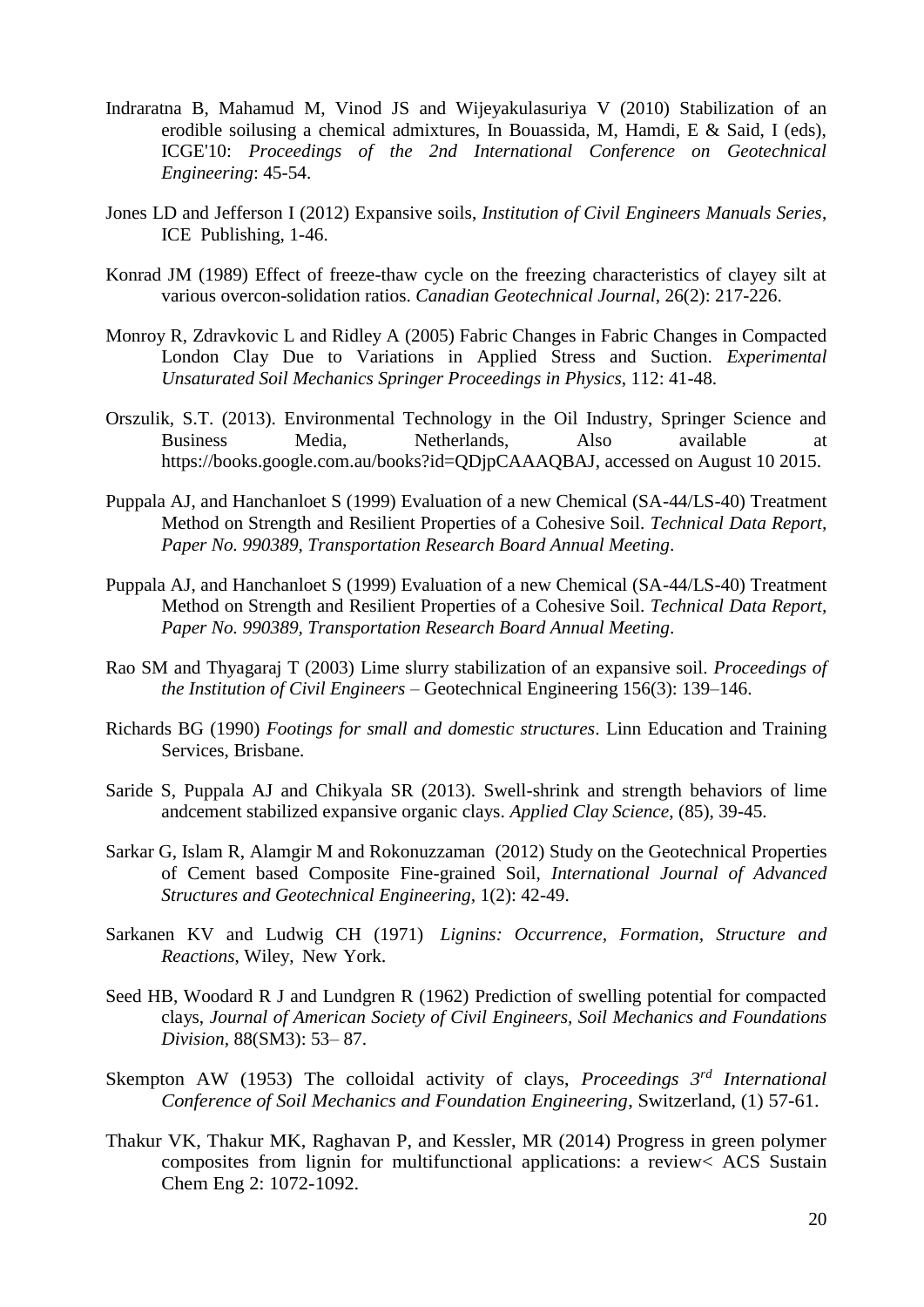- Tingle JS, and Santoni RL (2003) Stabilization of clay soils with non-traditional additives. *Transportation Research Record No. 1819, National Research Council*, Washington, 72.
- Vinod JS, Indraratna B and Mahamud MAA (2010) Stabilisation of an erodible soil using a chemical admixture, Proc., ICE – *Ground Improvement*, 163(1), 43–51.
- Zhao XB, Su FY and Xing XH (2005) *Oxidation of sodium lignosulphonate by peracetic acid*. J. Tsinghua University of Science and Technology, 45(9): 1244-1247.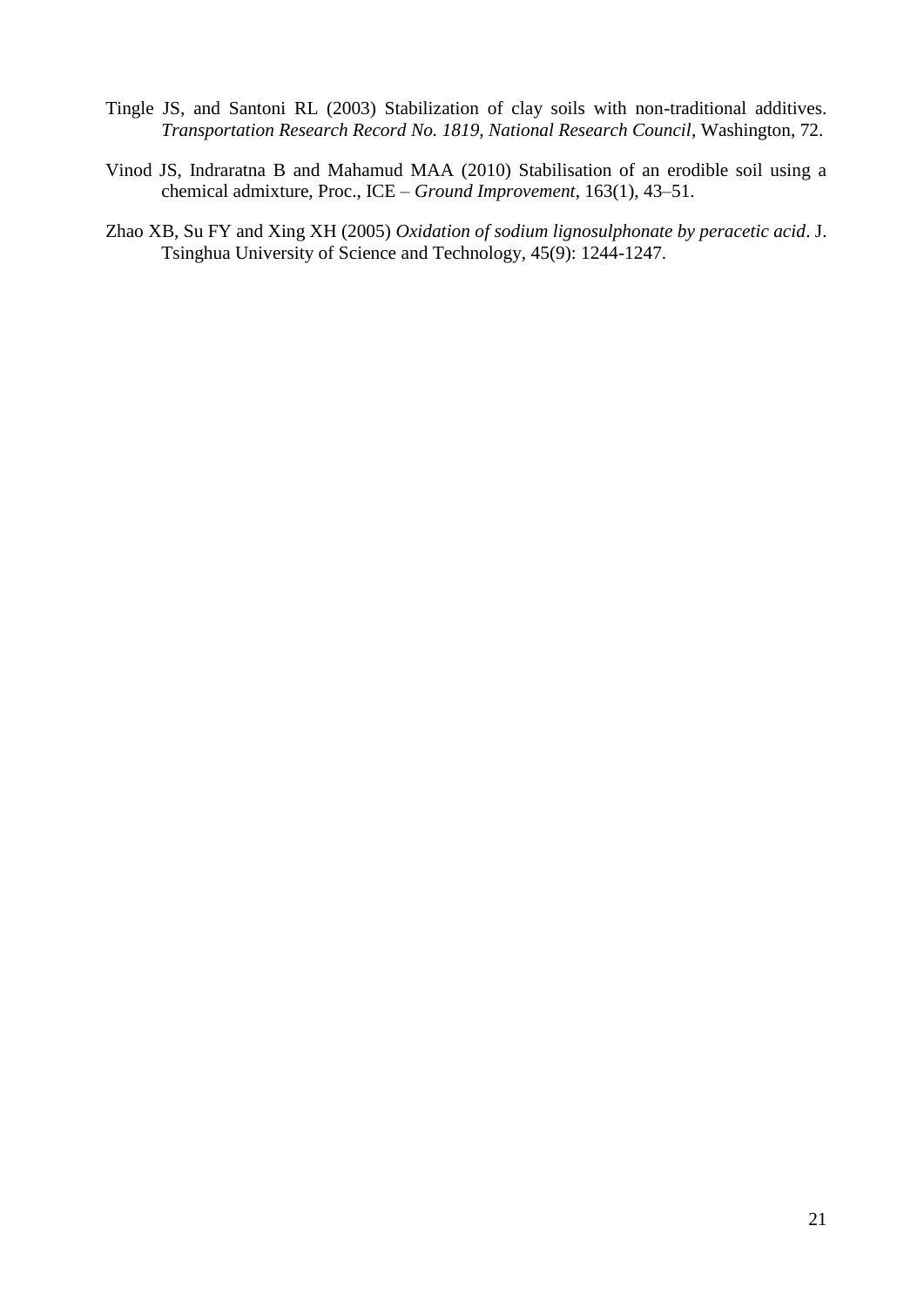| Soil property                                                             | <b>Value</b>  |
|---------------------------------------------------------------------------|---------------|
|                                                                           |               |
| Colour                                                                    | <b>Brown</b>  |
| Depth of sampling (m)                                                     | $0.25 - 0.70$ |
| Natural moisture content (%)                                              | 8             |
| Specific gravity                                                          | 2.70          |
| Liquid limit (%)                                                          | 91            |
| Plastic limit (%)                                                         | 40            |
| Plasticity index (%)                                                      | 51            |
| Shrinkage limit (%)                                                       | 9             |
| Classification (USCS) (unified soil classification system)                | <b>CH</b>     |
| Optimum moisture content (OMC, %)                                         | 37            |
| Maximum dry unit weight (MDUW, kN/m <sup>3</sup> )                        | 13.1          |
| Sand content (%)                                                          | 9             |
| Silt content (%)                                                          | 53.6          |
| Clay content (%)                                                          | 36.0          |
| Soil activity                                                             | 1.42          |
| Soil pH                                                                   | 7.43          |
| % swell of remoulded sample under 7kPa @ OMC & MDUW                       | 6             |
| Corrected swelling pressure (kPa) of remoulded sample at OMC and MDUW     | 220           |
| Unconfined compressive strength (kPa) of remoulded sample at OMC and MDUW | 270           |
| Compound                                                                  | Mass $(\% )$  |
| Silica (SiO <sub>2</sub> )                                                | 55.1          |
| Alumina $(Al2O3)$                                                         | 19.49         |
| Ferric oxide $(Fe2O3)$                                                    | 13.33         |
| Calcium (CaO)                                                             | 2.69          |
| Magnesium (MgO)                                                           | 3.56          |
| Titanium (TiO <sub>2</sub> )                                              | 0.16          |
| Sodium (Na <sub>2</sub> O)                                                | 0.21          |
| Loss on ignition                                                          | 5.45          |

*Table 1: Basic index properties and chemical composition of the remoulded expansive soil* 

*NOTE: Swelling pressure of soil was determined using the constant volume method (ASTM D4546) and the construction procedure to correct the effect of sample disturbance was after; Fredlund, (1983).*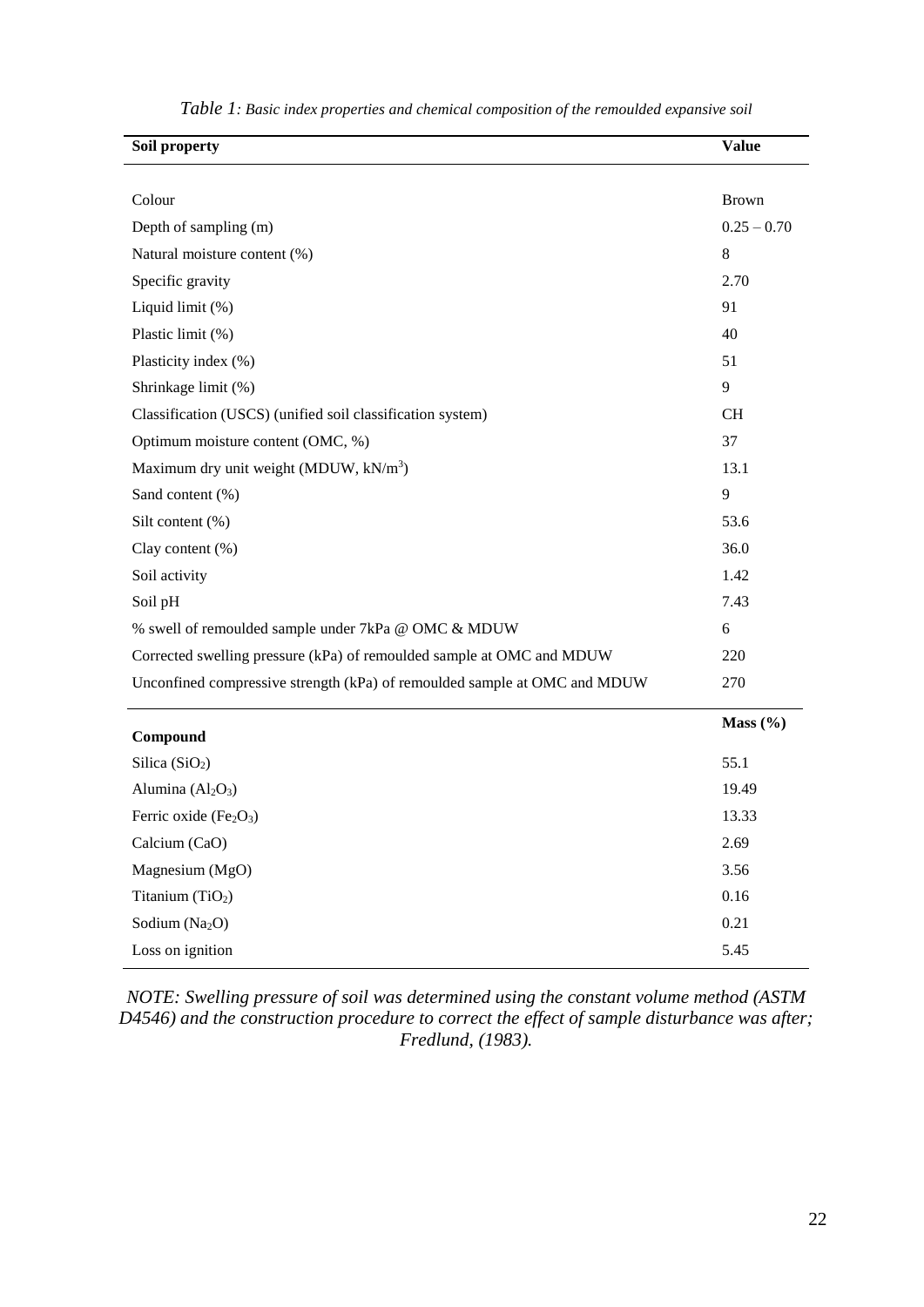| <b>Element</b>              | Mass $(\% )$ |
|-----------------------------|--------------|
| Carbon $(C)$ mass in LS     | 47.14        |
| Oxygen $(O)$ mass in LS     | 23.59        |
| Sulfur $(S)$ mass in LS     | 12.98        |
| Calcium $(Ca)$ mass in LS   | 14.55        |
| Aluminium (Al) mass in LS   | 1.02         |
| Magnesium $(Mg)$ mass in LS | 0.21         |
| Potassium $(K)$ mass in LS  | 0.08         |
| Sodium (Na) mass in LS      | 0.02         |

 $105$ <sup>T</sup> a 100 r<br>Wavenumber<br>(1/cm) **Function group** Transmittance (%) -OH (hydroxyl)<br>-C=C- (benzene)<br>-SO<sub>3</sub> (sulfonates)<br>-CH<sub>2</sub> (methylene)<br>-C- O (alcohol)<br>-OCH<sub>3</sub> - (methoxy) 3396 3396<br>1591, 1510, 1455<br>1173, 1115, 1220<br>1319, 2920<br>1050<br>2842 95  $1455$ 1220 ):<br>∣1420<br>∫1420 90 **3396**  $\frac{1}{1050}$ <br>1050 2920  $1510$  $1319$  $2842$ 1591  $11$  $73$ 85 1400 2200 600 1000 1800 2600 3000 3400 3800 Wavenumber (1/cm)

*Table 2: Elemental composition of LS stabilizer from EDS analysis*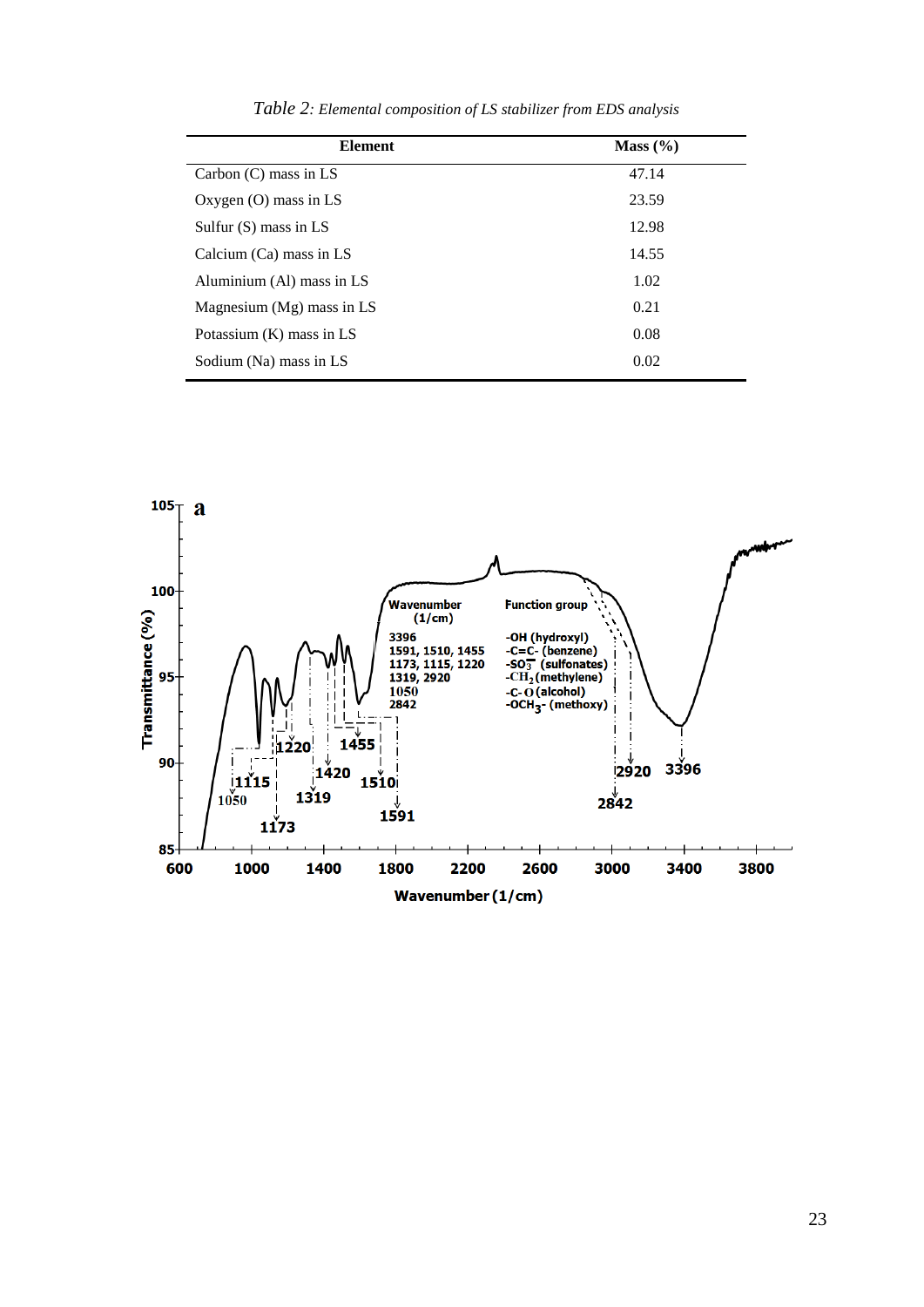

Fig 1. (a) FTIR pattern of LS admixture and (b) chemical structure of LS admixture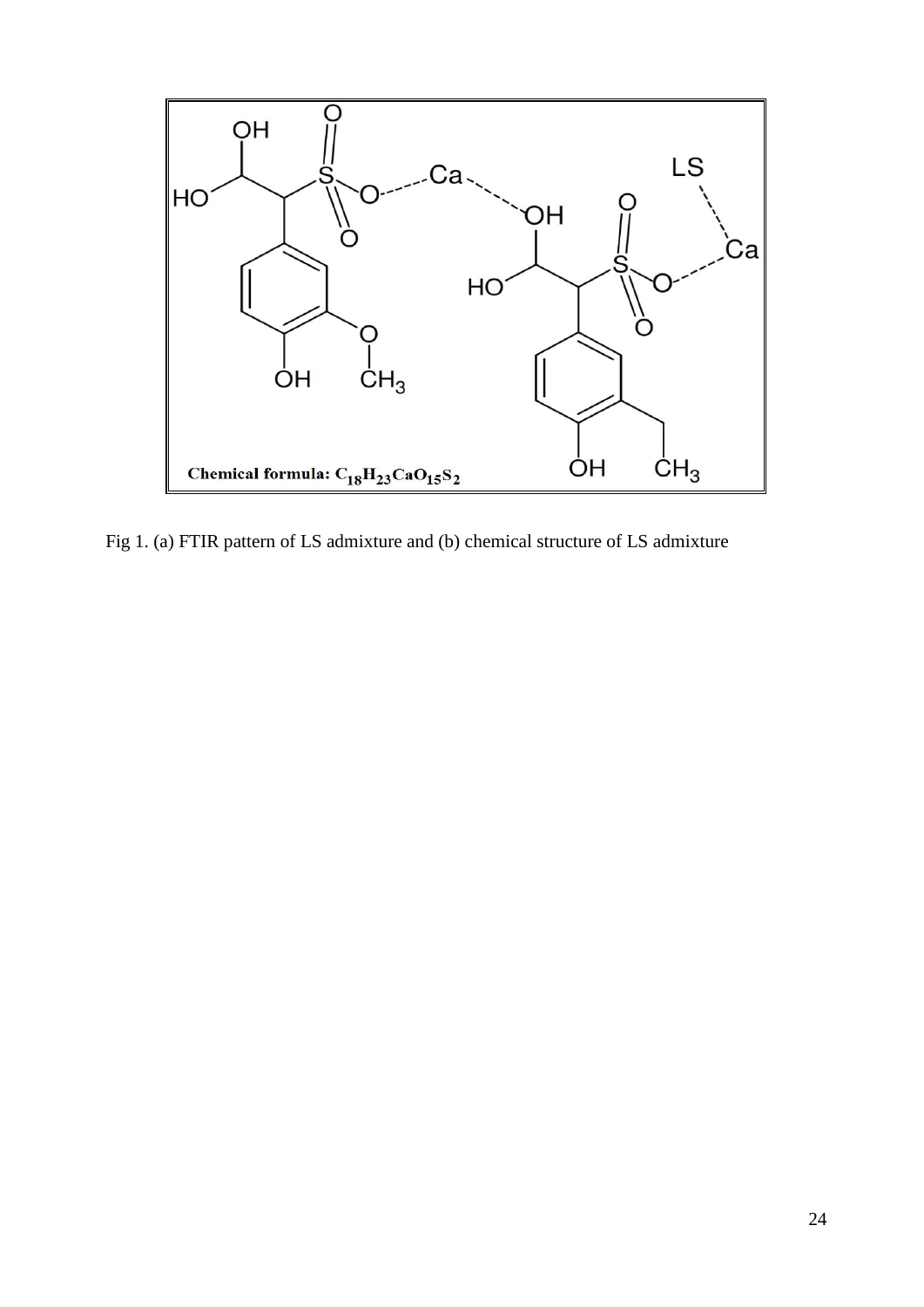

Fig 2. (a) Effect of LS content on the consistency limits of the remoulded expansive soil and (b) chemical treatment effect on the particle size distribution of the expansive soil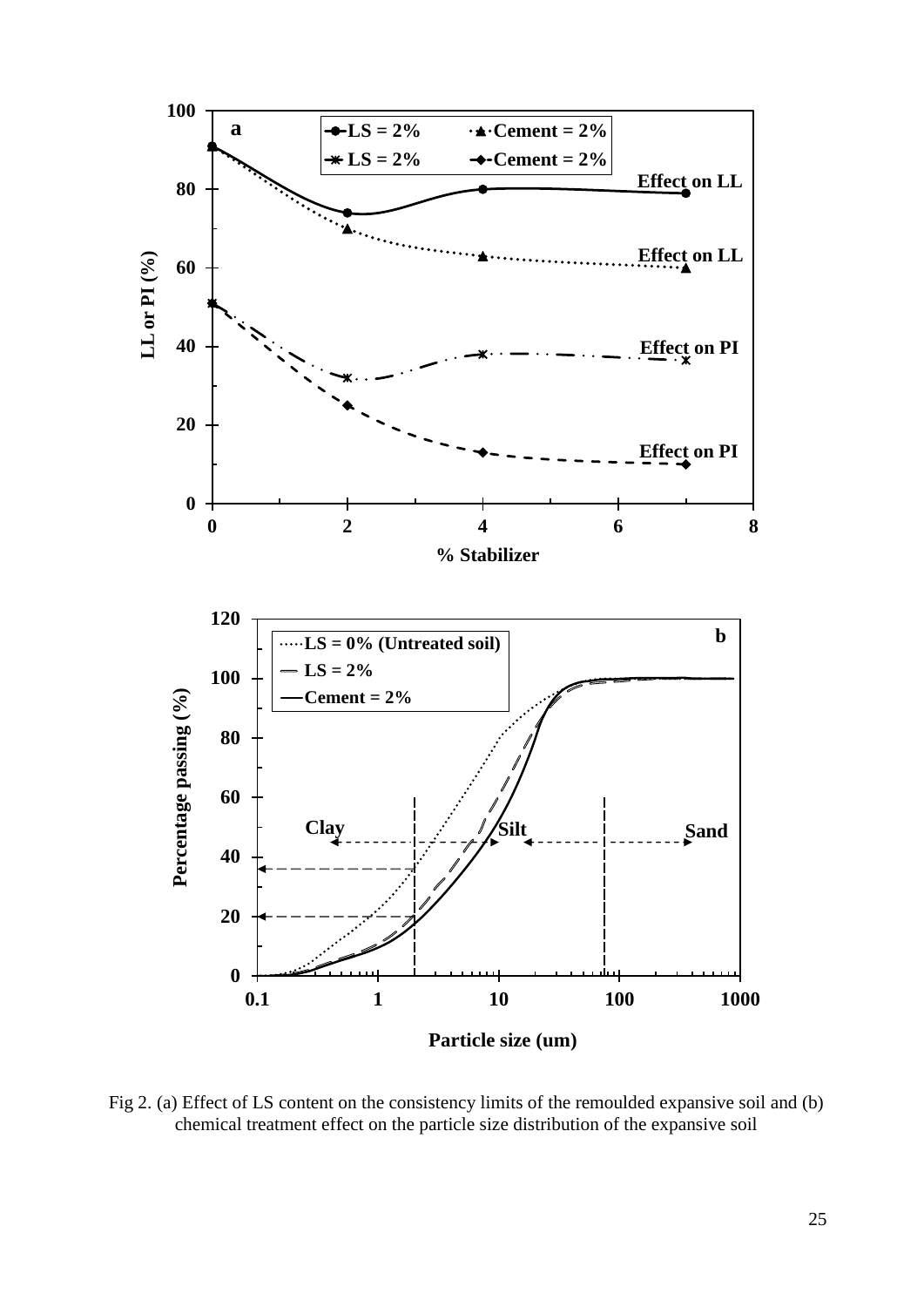

Fig 3. Effect of LS content on the percent swell with time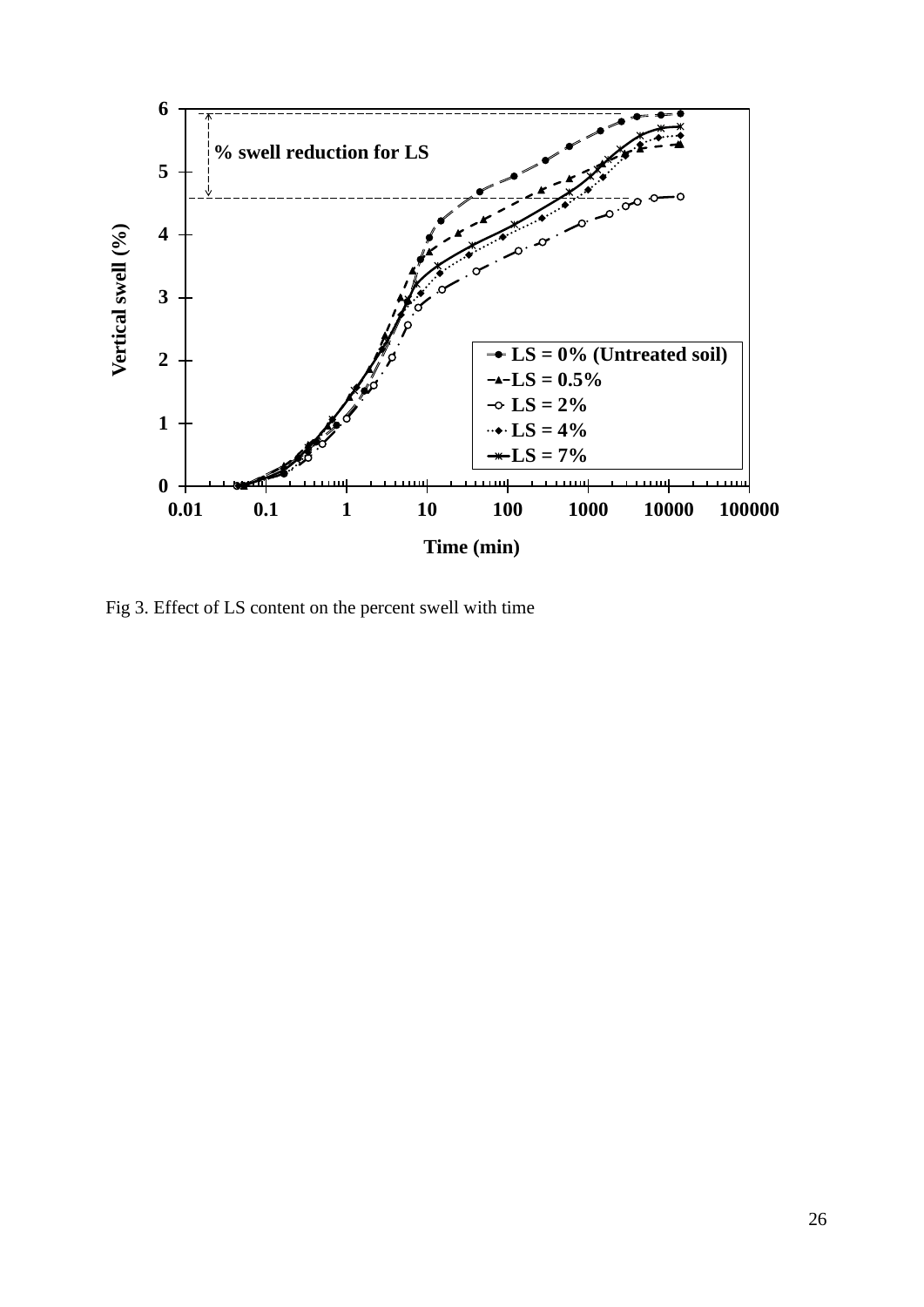

Fig 4: Effect of 2% LS treatment on the volumetric strain of the remoulded expansive soil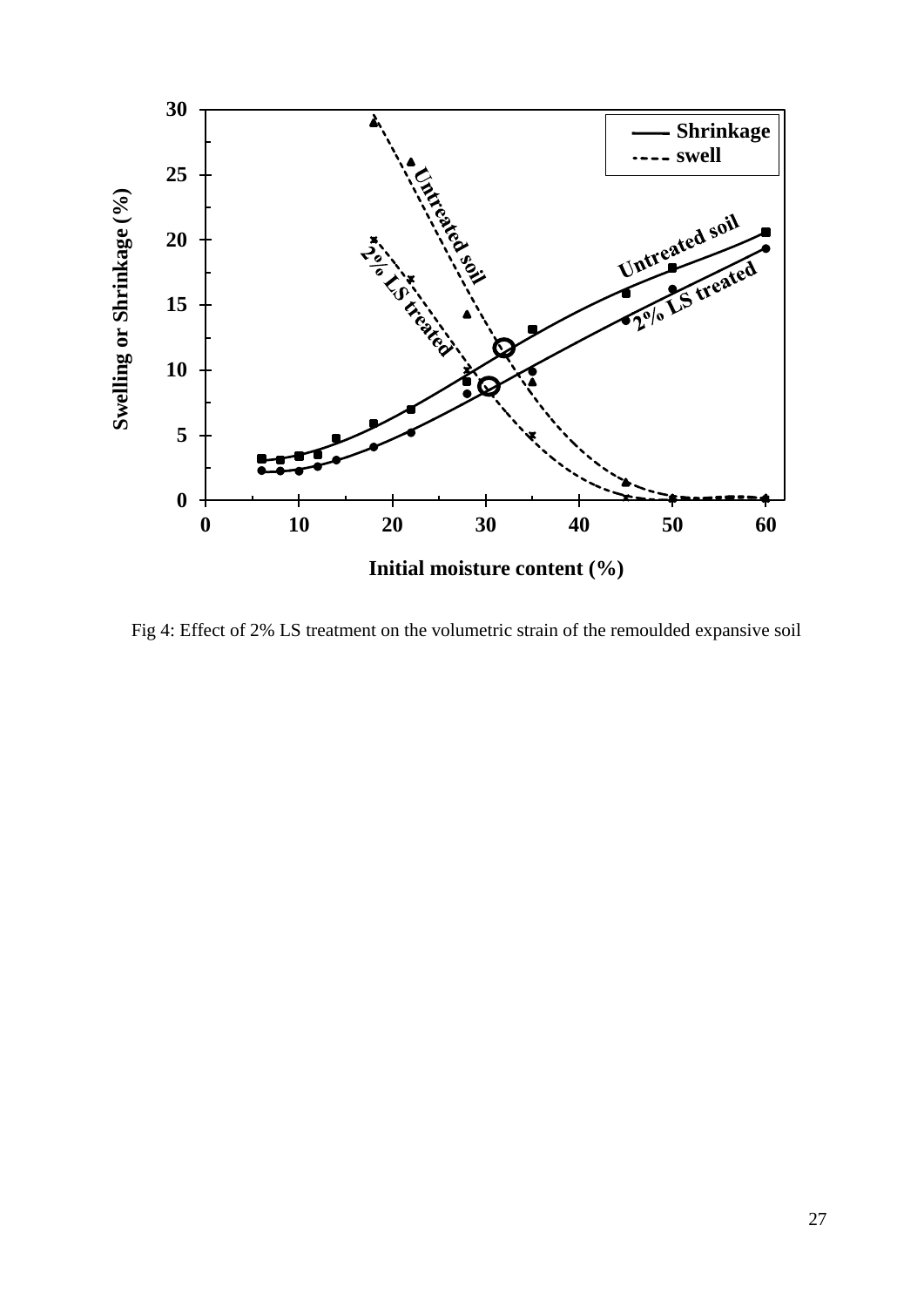

Fig 5. Constant volume swelling pressure measurement of untreated and treated expansive soil.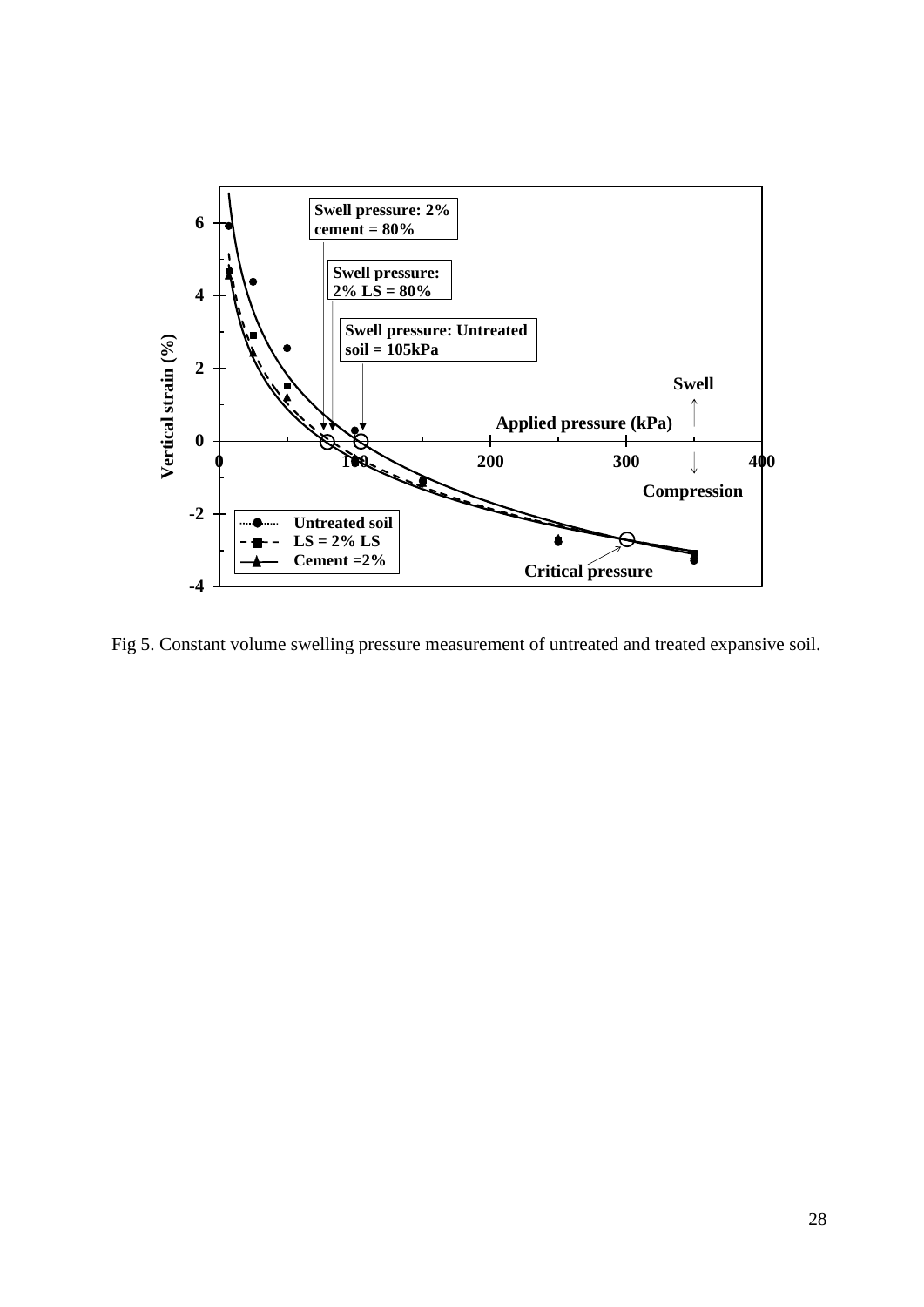

Fig 6. Time-dependent swell behaviour of L- treated expansive soil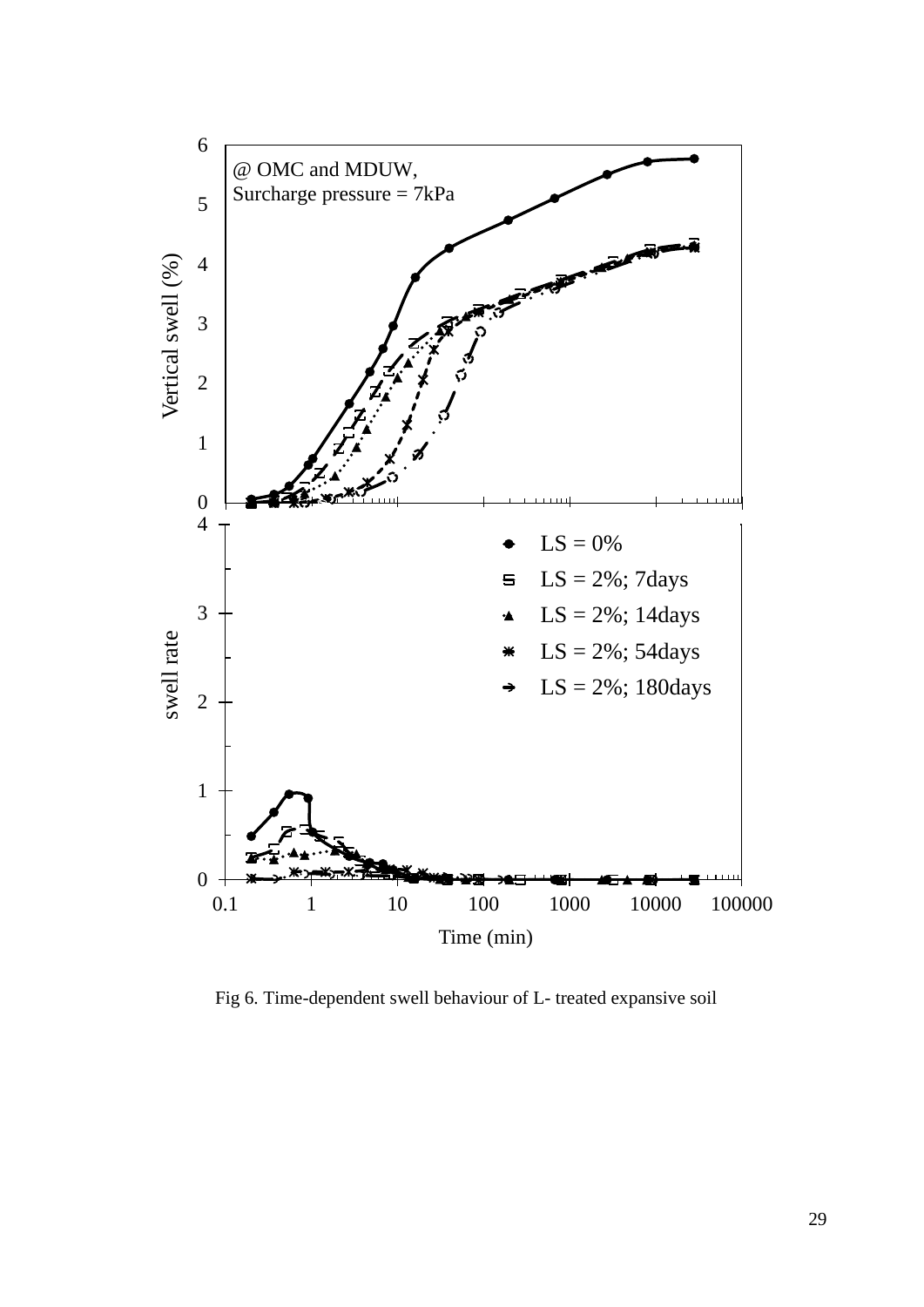

Fig 7. Time-dependent behaviour of cement-treated expansive soil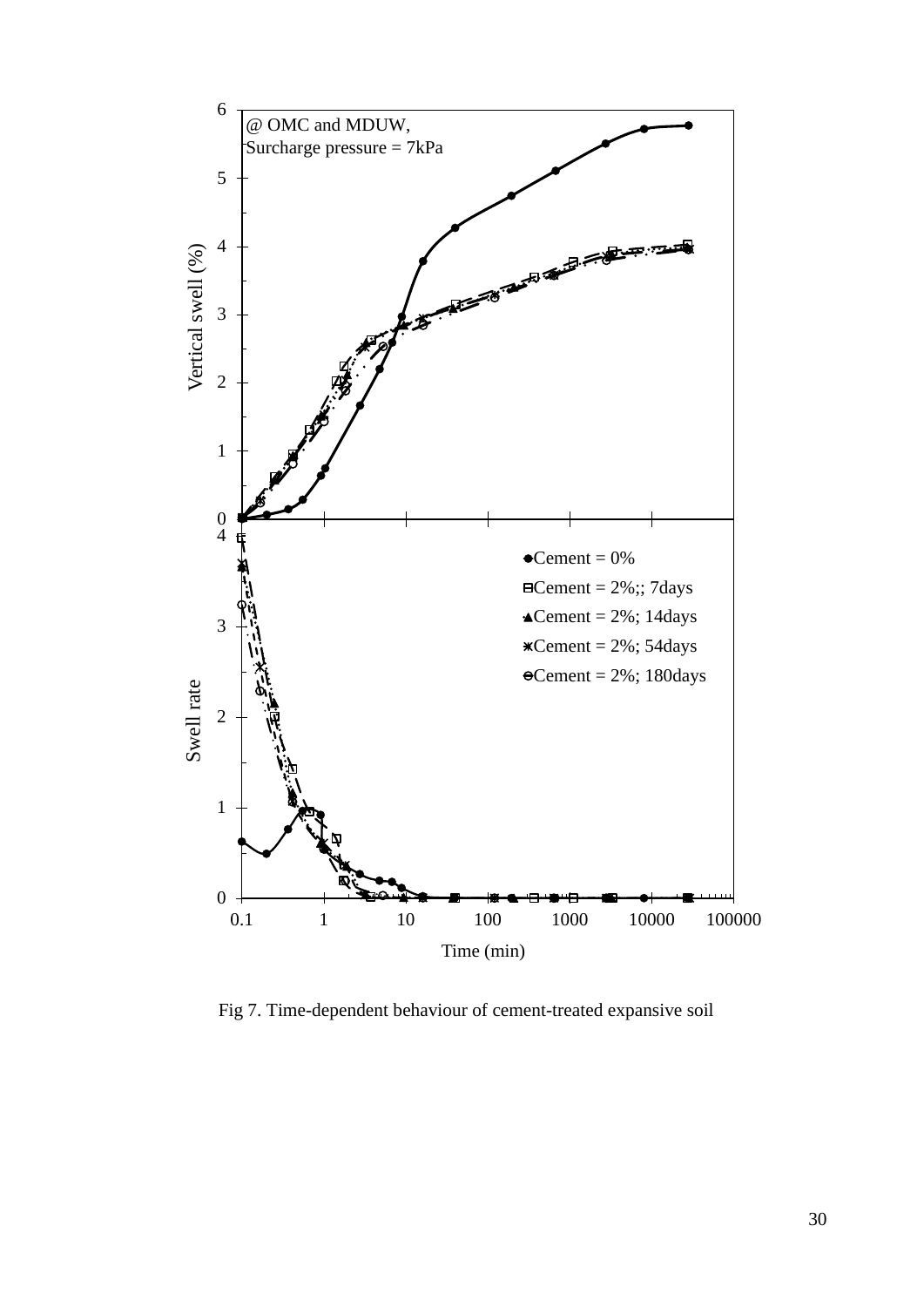

Fig 8. Effect of 2% LS content on mass loss in freeze-thaw durability test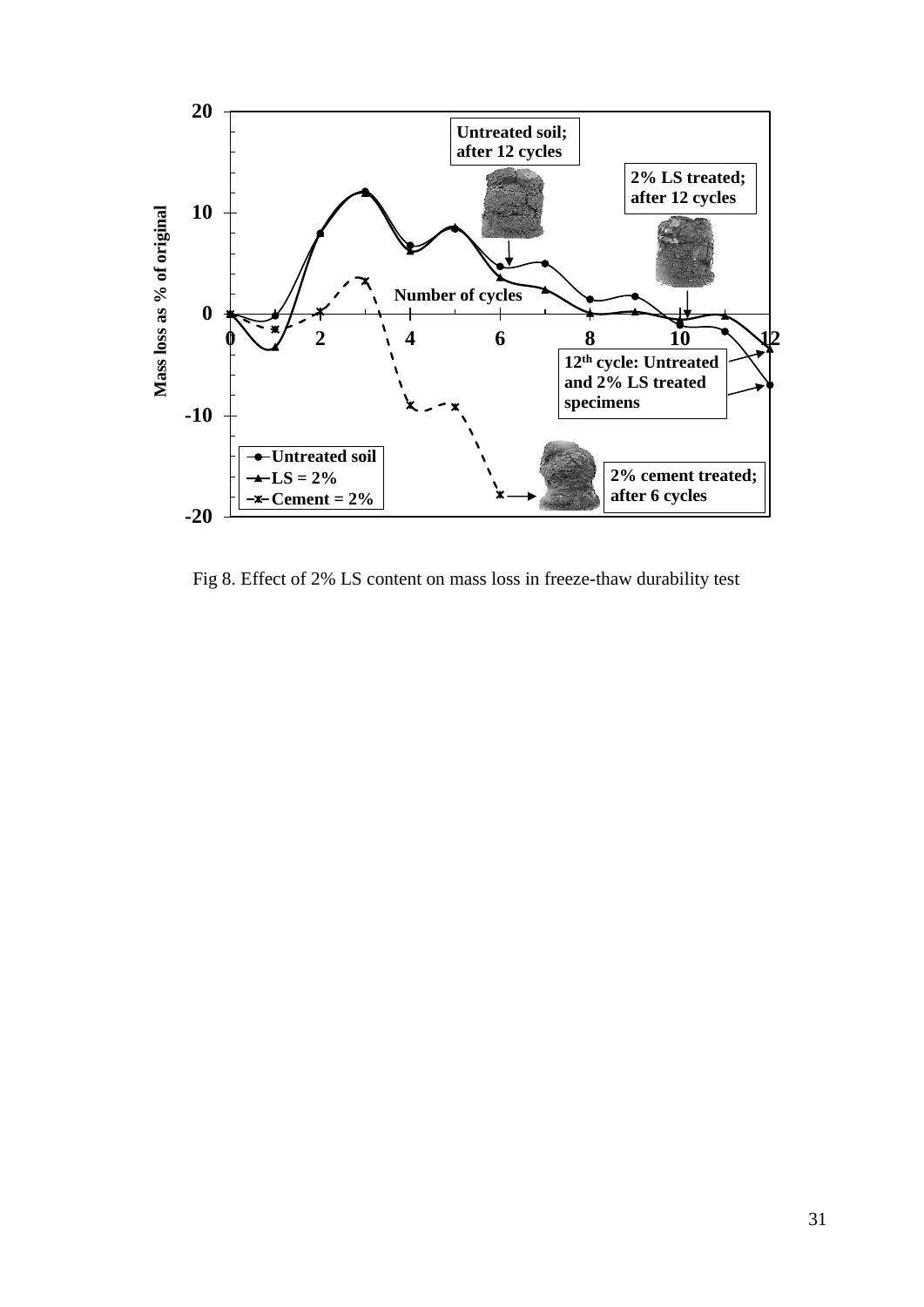

Fig 9. Effect of 2% LS content on moisture content at the end of each cycle in freeze-thaw durability test. AMC = adsorbed moisture content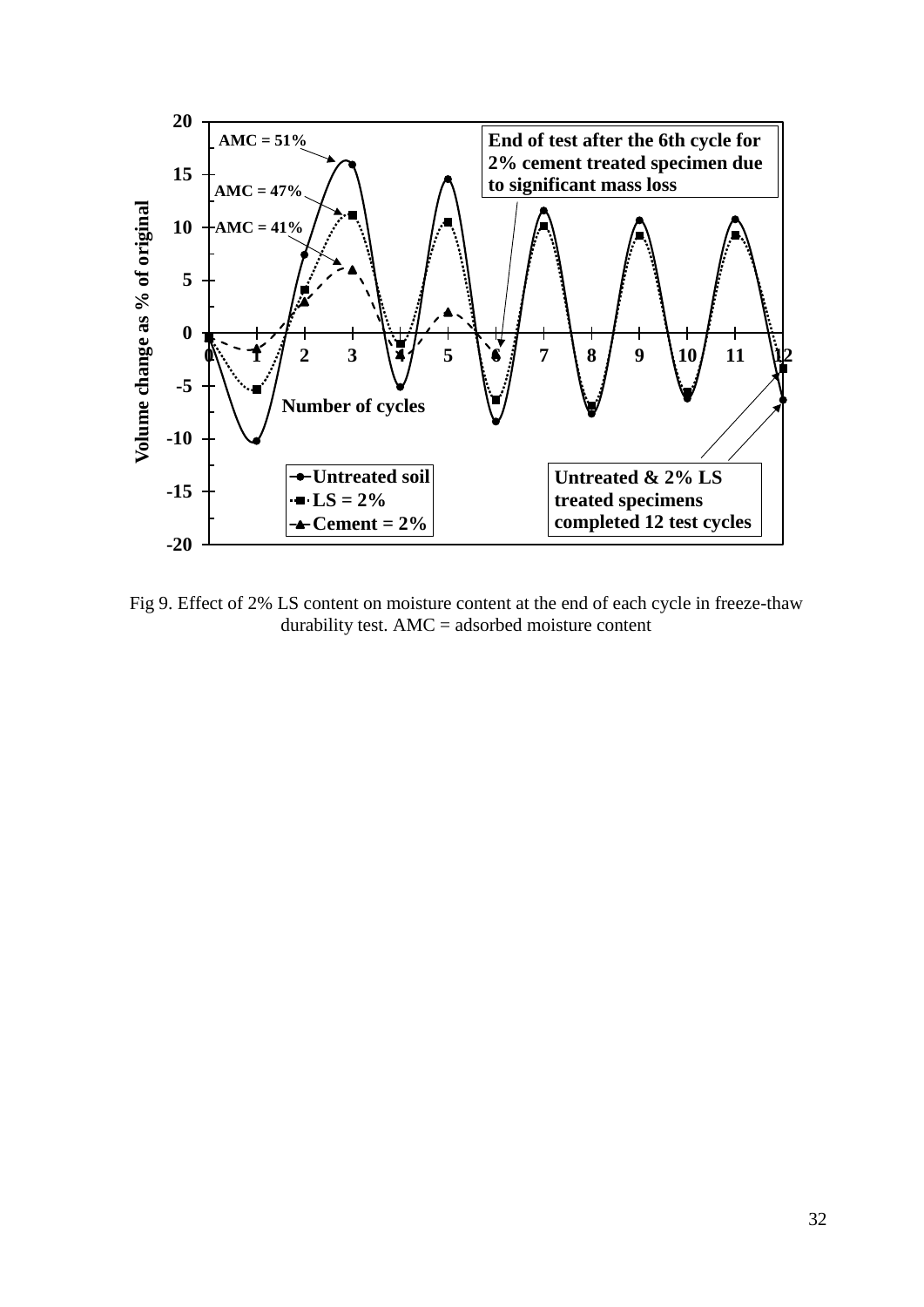

Fig 10. Effect of 2% LS content on volumetric strain in freeze-thaw durability test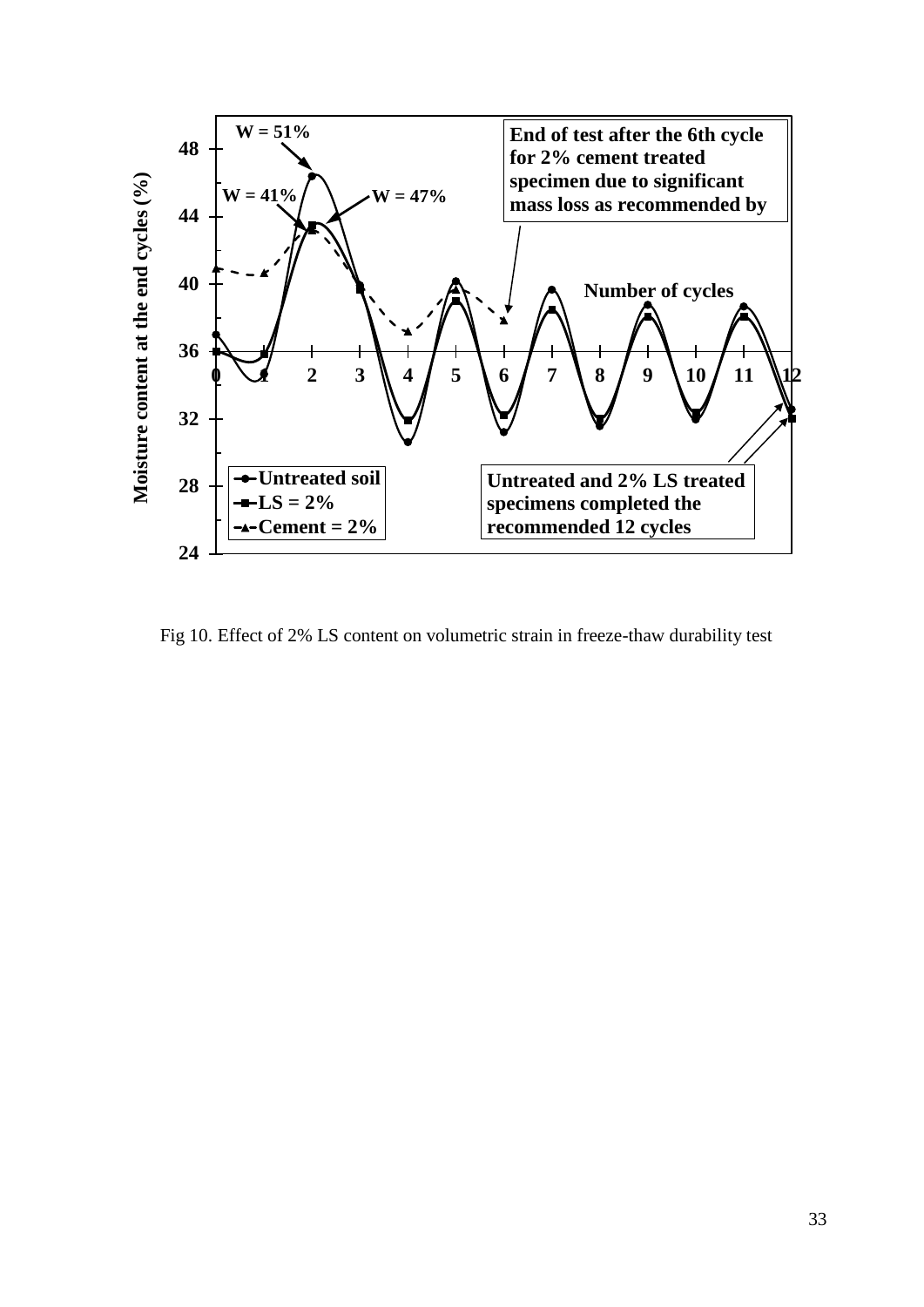

Fig 11. XRD diffractograms of untreated and 2% LS-treated expansive soil